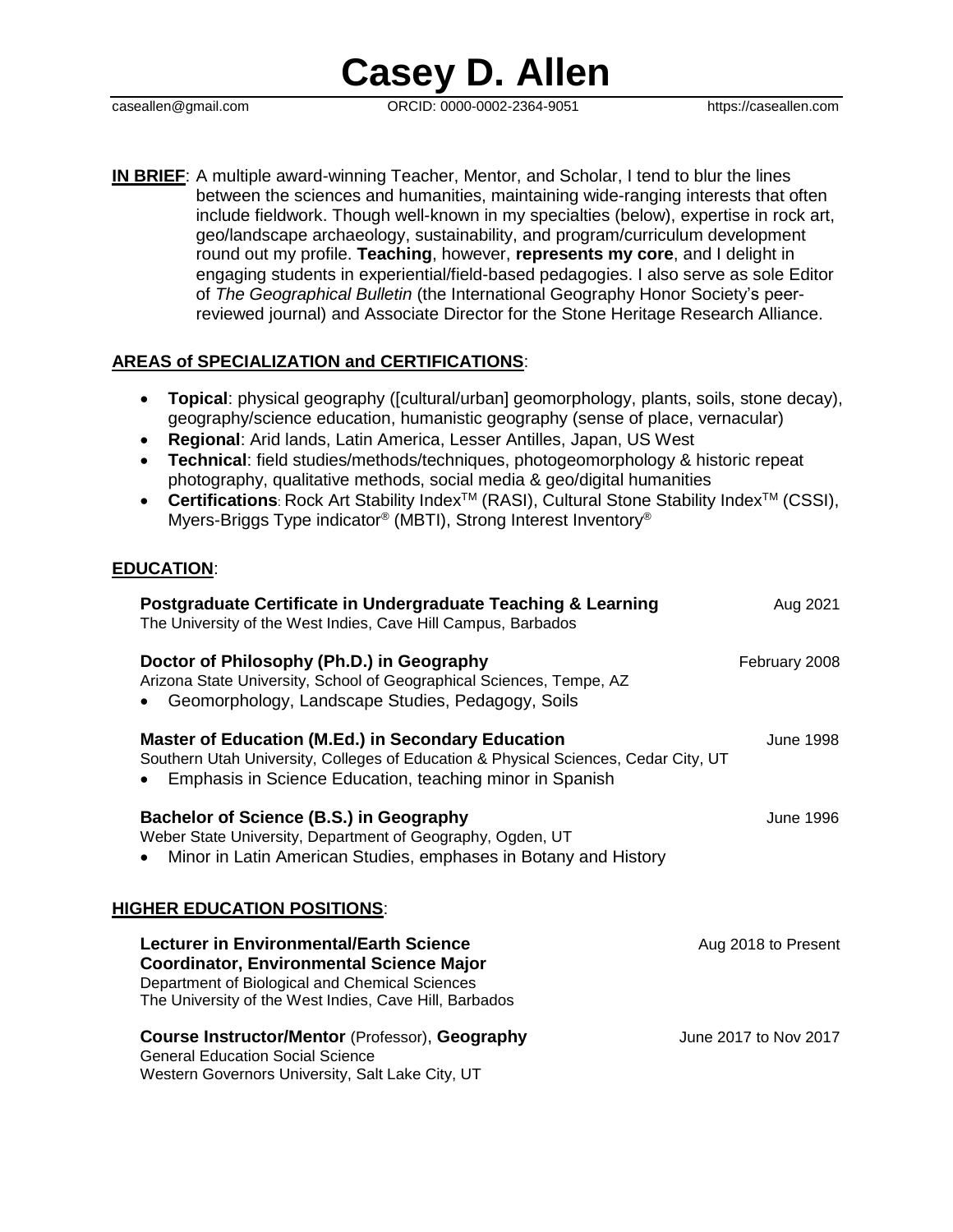| <b>Associate Professor, Geography &amp; Environmental Sciences (tenured)</b><br><b>Coordinator, Undergraduate Programs &amp; Advising</b><br><b>Assistant Professor</b> of Geography & Environmental Sciences<br>Department of Geography & Environmental Sciences<br>University of Colorado Denver, Denver, CO | June 2015 to June 2017<br>Oct 2012 to June 2015<br>Aug 2008 to May 2015 |
|----------------------------------------------------------------------------------------------------------------------------------------------------------------------------------------------------------------------------------------------------------------------------------------------------------------|-------------------------------------------------------------------------|
| Visiting Associate Professor (as Fulbright Scholar)<br>Faculty of Archeology and Tourism<br>University of Jordan, Amman, Jordan<br>Fieldwork in the Eastern/Black Desert and Petra                                                                                                                             | Jan 2016 to June 2016                                                   |
| <b>Visiting Researcher-Scholar (invited)</b><br>Department of Geosciences and King Fahd Center for Middle East Studies<br>University of Arkansas, Fayetteville, AR                                                                                                                                             | Aug 2015 to Dec 2015                                                    |
| Affiliate Faculty and Sr. Program Manager<br>XSci Program (Experiential STEM Education Research Collaborative Center)<br>University of Colorado Boulder, Boulder, CO                                                                                                                                           | Apr 2013 to Aug 2015                                                    |
| <b>Associate Director</b> (as Post-Doctoral Scholar, 2008)<br>Master of Advanced Study (MAS) Program in Geographic Education<br>Invited Position, ASU School of Geographical Sciences, Tempe, AZ                                                                                                               | June 2006 to July 2008                                                  |
| Faculty Associate (School of Geographical Sciences)<br><b>Research Associate (Institute for Social Science Research)</b><br>College of Liberal Arts & Sciences<br>Arizona State University, Tempe, AZ                                                                                                          | Various times 2005-2020<br>Aug 2004 to Jan 2006                         |
| <b>Instructor</b> (full-time faculty)<br>Coordinator & Advisor, Combined Degree Program (B.Sc./MD)<br>School of Medicine, Department of Educational Services<br>St. George's University, Grenada, West Indies                                                                                                  | Feb 2003 to July 2004<br>Feb 2003 to July 2004                          |
| Director (~\$600,000 budget, staff of 11 full-time and 3 part-time)<br>Academic Coordinator for At-Risk Populations (6,000+ students)<br>Academic Advisor II (~30 student appointments/week)<br>Internal Promotions, Academic Advisement Center<br>Weber State University, Ogden, UT                           | July 2002 to Jan 2003<br>Sep 2000 to Jun 2002<br>Aug 1999 to Aug 2000   |
| <b>Adjunct Faculty (various departments)</b><br>Meteorology, Geography, First-Year Experience<br>Salt Lake CC (1999), WSU (2000-03), Chandler-Gilbert CC (2007), SUU (2018)                                                                                                                                    | Variable times 1999-2018                                                |

### **HONORS and AWARDS**:

- **Higher Education Distinguished Teaching Award**, National Council for Geographic Education, USA (2017)
- **Fulbright Scholar**, Hashemite Kingdom of Jordan. Jordanian-American Commission on Educational Exchange/Council on International Exchange, Washington, DC (2015-16)
- **Excellence in Geography** faculty award, Gamma Theta Upsilon, Mu Lambda chapter, Denver, CO (**sole recipient** 2011, 2012, 2013, 2014, 2015)
- **Excellence in Teaching** College of Liberal Arts and Sciences, CU Denver (2014)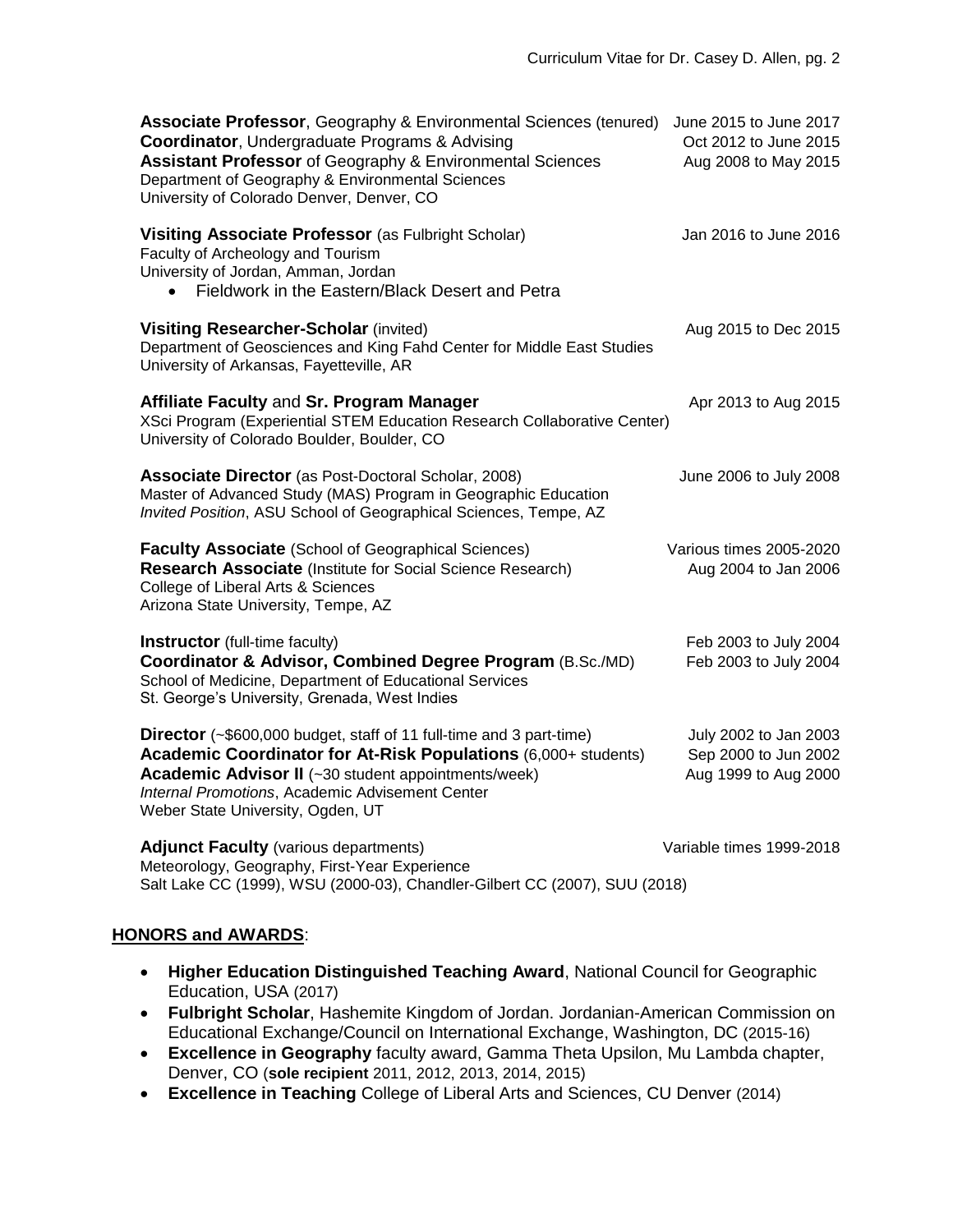- **Mentor of the Year**, University of Colorado Denver and Anschutz Medical Campuses (2013, **Sole Recipient**)
- *Advocate's* "**UC Personality**", CU Denver's student newspaper (October 2012)
- **Early Career Scholar**, Grosvenor Center for Geographic Education, USA (2012)
- **Outstanding Student Organization**, EDGE Club (**E**very **D**ay **G**eographical **E**xperiences), CU Denver | Anschutz Medical Campus (2010-11, as faculty sponsor)
- **Fellow**, National Science Foundation GK-12 *Down to Earth* program, ASU (2007-08)
- **Melvin G. Marcus Memorial Fellowship for Fieldwork**, ASU (**sole recipient**, 2006)
- **Outstanding Advising Program** Certificate of Merit, National Academic Advising Association (2003, St. George's University, Grenada, West Indies)
- **Excellence in Academic Advising**, WSU (2001)

## **COURSES TAUGHT**:

- Applied Geomorphology
- Biogeochemical Cycles
- Contemporary Geographic Thought
- Earth-Life Cycles
- First Year Experience
- Geographic Information Technologies
- Geographic Field Methods & Techniques
- Geography by Rail<sup>®</sup>
- Human Geography for Teachers
- Introduction to Earth-Life Systems
- Introduction to Geography
- Introduction to Human Geography
- Introduction to Physical Geography
- Introduction to Physical Geology
- Introductory Meteorology
- Landform Dynamics
- Landscape Geochemistry
- Natural Hazards (& Disasters)
- North American Geography
- Place, Landscape, and Meaning
- Principles of Geomorphology
- Research Methods
- Surface Landform Processes
- Sustainability in the Caribbean
- Urban Geomorphology
- Weathering and Petroglyphs
- World Geography for Teachers
- World Regional Geography

## **ADVISORY POSITIONS**:

- **Ex-Officio Member**, Gamma Theta Upsilon (GTU) Executive Committee. 2016-Present.
- **Associate Director/CSSI Advisor**, Stone Heritage Research Alliance. 2019-Present.
- **Senior Advisor**, Cultural Stone/Geomorphological Stability Monitoring of Stobi Archaeological Park, Republic of North Macedonia. JM Kaplan Foundation and Balkan Heritage Foundation. 2019-Present.
- **Senior Rock Art Stability Advisor**, Community Based Rock Art and Epigraphic Recording (CBRAER) initiative, Sustainable Cultural Heritage through Engagement of Local Communities Project (SCHEP), Wadi Rum, Hashemite Kingdom of Jordan, sponsored by USAID. 2016-21.
- **Selection Review Committee** member, Jordanian Junior Faculty Development Program (Environmental Sustainability). 2020. *Invited*.
- **Selection Review Committee** member, Jordanian Fulbright Scholar Program. 2019. *Invited*.
- **Quiz Writer**, *McKnight's Physical Geography: a Landscape Appreciation* Mobile Fieldtrips. D. Hess, Pearson. 2015-18.
- **Founding Faculty Sponsor** and **Advisor** for Mu Lambda Chapter of GTU. 2011-15.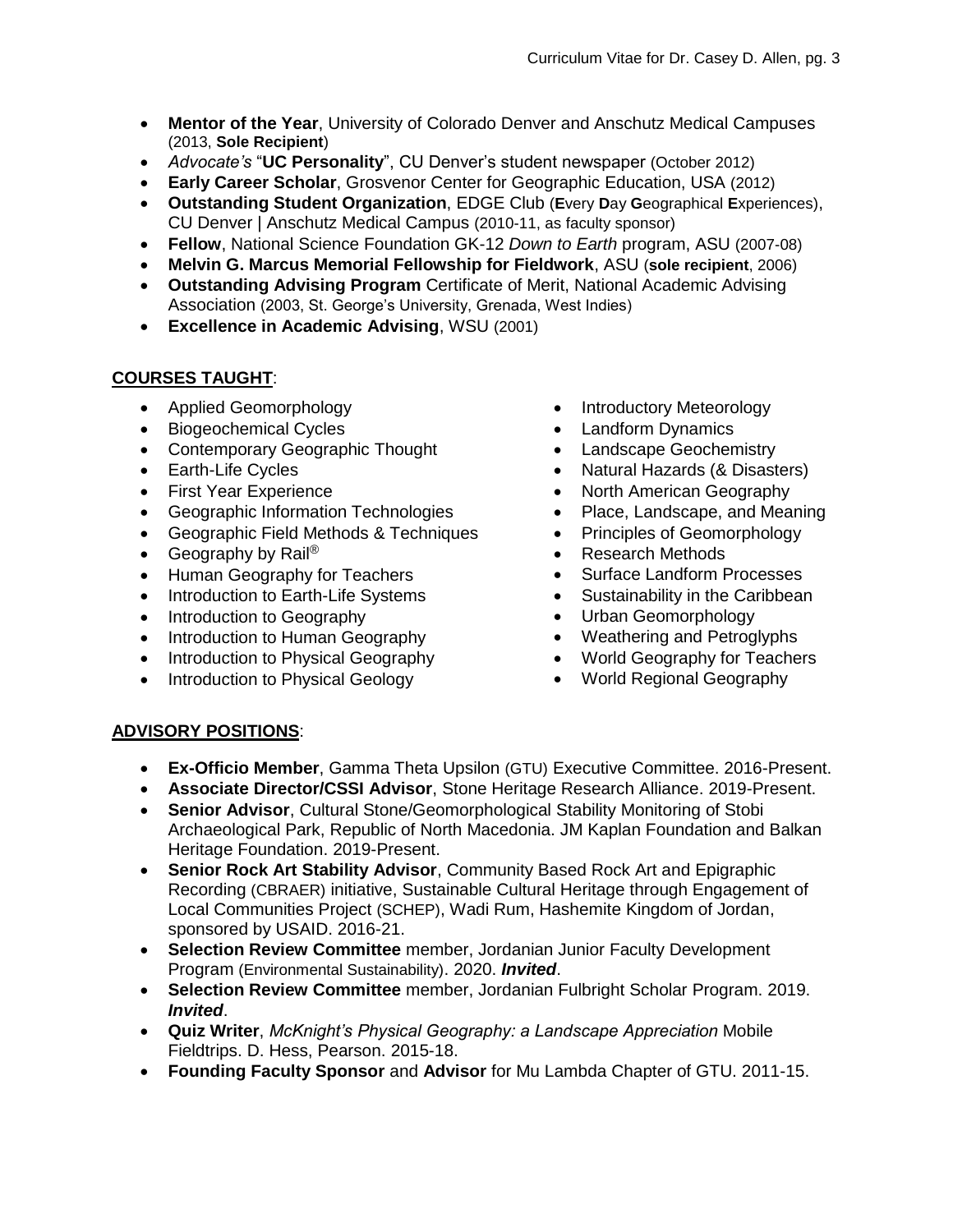**Founding Faculty Sponsor** and **Advisor** for Geography & Environmental Sciences/GIS Cub (*EDGE*, Every Day Geographical Experiences), registered student organization, CU Denver, 2009-2015. **Outstanding Student Organization**, 2010-11.

## **BOOKS and MANUALS**:

- 1. Groom, K.M. and **C.D. Allen**. 2019. *Cultural Stone Stability Index Reference Manual*. Stone Heritage Research Alliance. 112 pages.
- 2. Thornbush, M.J. and **C.D. Allen**, eds. 2018. *Urban Geomorphology: Landforms and Processes in Cities*. Elsevier. 362 Pages.
- 3. Groom, K.M. and **C.D. Allen**. 2018. *Rock Art Rangers Handbook*. Amman, Jordan: Aqaba Special Economic Zone Authority, American Center for Oriental Research, and USAID. 58 pages.
- 4. Groom, K.M., N.V. Cerveny, **C.D. Allen**, R.I. Dorn, S.J. Gordon, D.S. Whitley. 2018. *Rock Art Stability Index Reference Manual* (K.M. Groom, editor). Stone Heritage Research Alliance. 238 Pages. (Bilingual, English-Arabic).
- 5. **Allen, C.D.**, ed. 2017. *Landscapes and Landforms of the Lesser Antilles*, Springer. 326 pages. Volume 13 of "World Geomorphological Landscapes", P. Mignon, series editor.
- 6. **Allen, C.D.**, ed. 2017. *The Andes: Geography, Diversity, and Sociocultural Impacts*. Nova Science Publishers. 226 pages. "Earth Sciences in the 21<sup>st</sup> Century" series.
- 7. Thornbush, M.J., **C.D. Allen**, and F.A. Fitzpatrick, eds. 2014. *Geomorphological Fieldwork*, Elsevier. 286 pages. Volume 18 of "Developments in Earth Surface Processes", J. Shroder, series editor. *Invited*.
- 8. **Allen, C.D.** 2008. *Using Rock Art as an Alternative Science Pedagogy*. Doctoral Dissertation, Arizona State University, Tempe, AZ. 217 pages.
- 9. Sutton, L.M., H. Colson, **C.D. Allen**, and G. Judkins, eds. 2007. *Introductory Physical Geography Laboratory Manual*, 5th edition. Hayden McNeil: Michigan. 180 pages.
- 10. **Allen, C.D.** 2001. *STAARS: a Survival Manual for Anyone who Advises* (Student Advising, Administration, and Registration System). Weber State University. 30 Pages.

## **REFEREED ARTICLES and BOOK CHAPTERS**:

- 1. **Allen, C.D.** 2021. Foundational Moments in Geographers' Lives: Tales from the Field. *The Geographical Bulletin* 62(2): forthcoming.
- 2. Hassan, A., Alfaraj, M., Fayad, M., and **C.D. Allen**. 2021. Optimizing Site Selection of New Cities in the Desert Using Environmental Geomorphology and GIS: a Case Study of Kuwait. *Applied Geomatics*: forthcoming.
- 3. Fritz, J.A. and **C.D. Allen**. 2021. Historic Repeat Photography as a Tool for Examining Landscape Change on Barbados. *Caribbean Urban Forum Proceedings* 4: forthcoming. University of Guyana.
- 4. **Allen, C.D.**, C.D. Kennedy, K.M. Groom, N.V. Cerveny, R.I. Dorn, and D.S. Whitley. 2021. "The Rock Art Stability Index: A Non-Invasive Rapid Field Assessment for Condition Evaluation" in *Global Perspectives for the Conservation and Management of Open Air Rock Art Sites*, A.B. Fernandes, M. Marshall, and I.D. Sanz, eds. Routledge. pp. forthcoming.
- 5. Groom, K.M., G. Bevan, M.D. Al-Zalabieh, S.M. Al-Noaimat, and **C.D. Allen**. 2021. "Protecting the Heritage of the Hisma Desert: Community Engagement in the Geologic Assessment of Stone Inscription and Petroglyphs in the Wadi Rum Protected Area, Jordan" in *Global Perspectives for the Conservation and Management of Open Air Rock Art Sites*, A.B. Fernandes, M. Marshall, and I.D. Sanz, eds. Routledge. pp. forthcoming.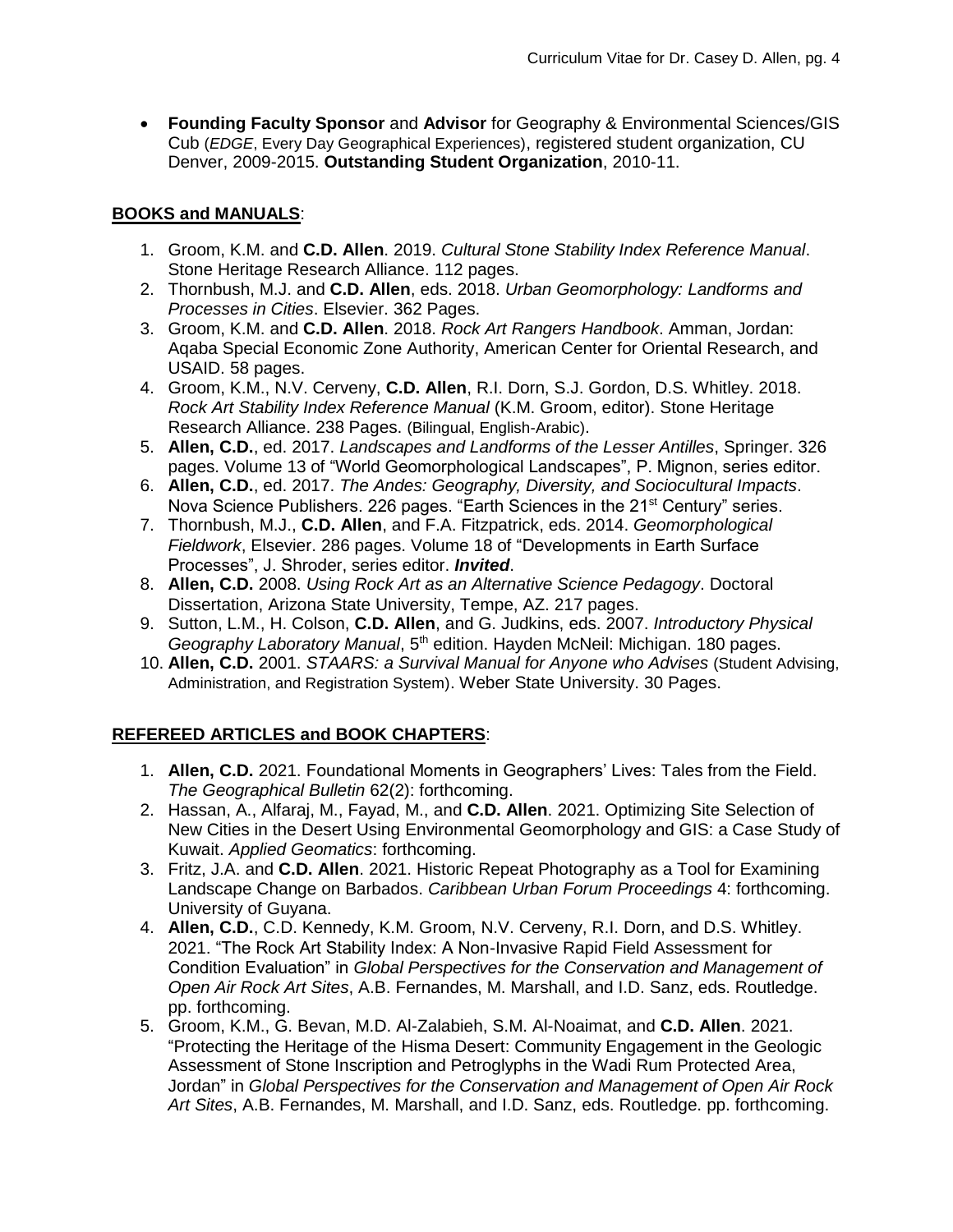- 6. **Allen, C.D.** and T.R. Paradise. 2021. Relict Landforms and the Legacy of Tony Orme. *Physical Geography*: https://doi.org/10.1080/02723646.2021.1919380.
- 7. Monk, J. and **C.D. Allen**. 2021. The Deviant Geographer. *The Geographical Bulletin* 62(1): 43-44.
- 8. Groom, K.M., **C.D. Allen**, and G. Bevan. 2020. The Rock-Art Rangers Program: Enhancing Tourism and Improving Employment Outcomes in Wadi Rum. *Studies in the History and Archaeology of Jordan*, Volume XIII: forthcoming. Jordan Department of Antiquities, Amman, Jordan.
- 9. Hassan, A., M.G. Almatar, M. Torab, and **C.D. Allen**. 2020. Environmental Urban Plan for Failaka Island, Kuwait: a Study in Urban Geomorphology. *Sustainability* 12(17): 7125.
- 10. Groom, K.M, G. Bevan, and **C.D. Allen**. 2020. Wadi Rum: Community-based Rock Art and Epigraphic Recording (2018-2019 season). *Archaeology in Jordan* 2: 142-143.
- 11. **Allen, C.D.** and K.M. Groom. 2020. Choosing Your Perspective: Finding Adventure in the Middle of a Crisis. *The Geographical Bulletin* 61(1): 61-66.
- 12. Groom, K.M., N.V. Cerveny, **C.D. Allen**, R.I. Dorn, and J. Theurer. 2019. Protecting Stone Heritage in the Painted Desert: Employing the Rock Art Stability Index in the Petrified Forest National Park. *Heritage* 2(3): 2111-2123.
- 13. **Allen, C.D.** 2019. Jordan's Forgotten Eastern Desert *Qasuur*. *FOCUS on Geography* 62(2): DOI: 10.21690/foge/2019.62.2p.
- 14. Groom, K.M., G. Bevan, and **C.D. Allen**. 2018. Wadi Rum: Community-based Rock Art and Epigraphic Recording Project (2016-17 season). *Archaeology in Jordan* 1: 96–97.
- 15. **Allen, C.D.** and M.J. Thornbush. 2018. "Introduction" in *Urban Geomorphology: Landforms and Processes in Cities*, M.J. Thornbush and **C.D. Allen**, eds. Elsevier. pp. 1-6.
- 16. **Allen, C.D.**, S. Ester, K.M. Groom, R. Schubert, C. Hagele, M. James, and D. Olof. 2018. "A Geologic Assessment of Historic St. Elizabeth of Hungary Church Using the Cultural Stone Stability Index, Denver, Colorado" in *Urban Geomorphology: Landforms and Processes in Cities*, M.J. Thornbush and **C.D. Allen**, eds. Elsevier. pp. 277-302.
- 17. Thornbush, M.J. and **C.D. Allen**. 2018. "Conclusion" in *Urban Geomorphology: Landforms and Processes in Cities*, M.J. Thornbush and **C.D. Allen**, eds. Elsevier. pp. 317-320.
- 18. **Allen, C.D.** 2017. "Small Islands, Intriguing Landscapes" in *Landscapes and Landforms of the Lesser Antilles*, **C.D. Allen**, ed. Springer. pp. 1-5.
- 19. Garmon, W.T., **C.D. Allen**, and K.M. Groom. 2017. "Lesser Antilles Geomorphologic and Climatic Overview" in *Landscapes and Landforms of the Lesser Antilles*, **C.D. Allen**, ed. Springer. pp. 7-15.
- 20. Diller, S.L., **C.D. Allen**, A. Kuramae, and D.M. Thieme. 2017. "Anguilla" in *Landscapes and Landforms of the Lesser Antilles*, **C.D. Allen**, ed. Springer. pp. 31-43.
- 21. Martin, E.A. and **C.D. Allen**. 2017. "Guadeloupe" in *Landscapes and Landforms of the Lesser Antilles*, **C.D. Allen**, ed. Springer. pp. 135-152.
- 22. Martin, E.A. and **C.D. Allen**. 2017. "Martinique" in *Landscapes and Landforms of the Lesser Antilles*, **C.D. Allen**, ed. Springer. pp. 173-189.
- 23. **Allen, C.D.**, S.L. Diller, and T. Zabarauskas. 2017. "Grenada" in *Landscapes and Landforms of the Lesser Antilles*, **C.D. Allen**, ed. Springer. pp. 243-265.
- 24. **Allen, C.D.** 2017. "Preface" in *The Andes: Geography, Diversity, and Sociocultural Impacts*, C.D. Allen, ed. Nova Science Publishers. pp. vii-x.
- 25. **Allen, C.D.** 2017. "Introduction" in *The Andes: Geography, Diversity, and Sociocultural Impacts*, C.D. Allen, ed. Nova Science Publishers. pp. 1-4.
- 26. Shanteau, J. and **C.D. Allen**. 2017. *Rhizoplaca chrysoleuca* as an Alternative Lichenometric Species: a Preliminary Investigation at the Lawn Lake Alluvial Fan, Rocky Mountain National Park, CO USA. *The Geographical Bulletin* 58(2): 79-91.
- 27. Allen, C.D. and J.M. Barbour. 2016. Geography by Rail®: a New Twist on a Romantic Concept. *Journal of Geography in Higher Education* 40(4): 479-508.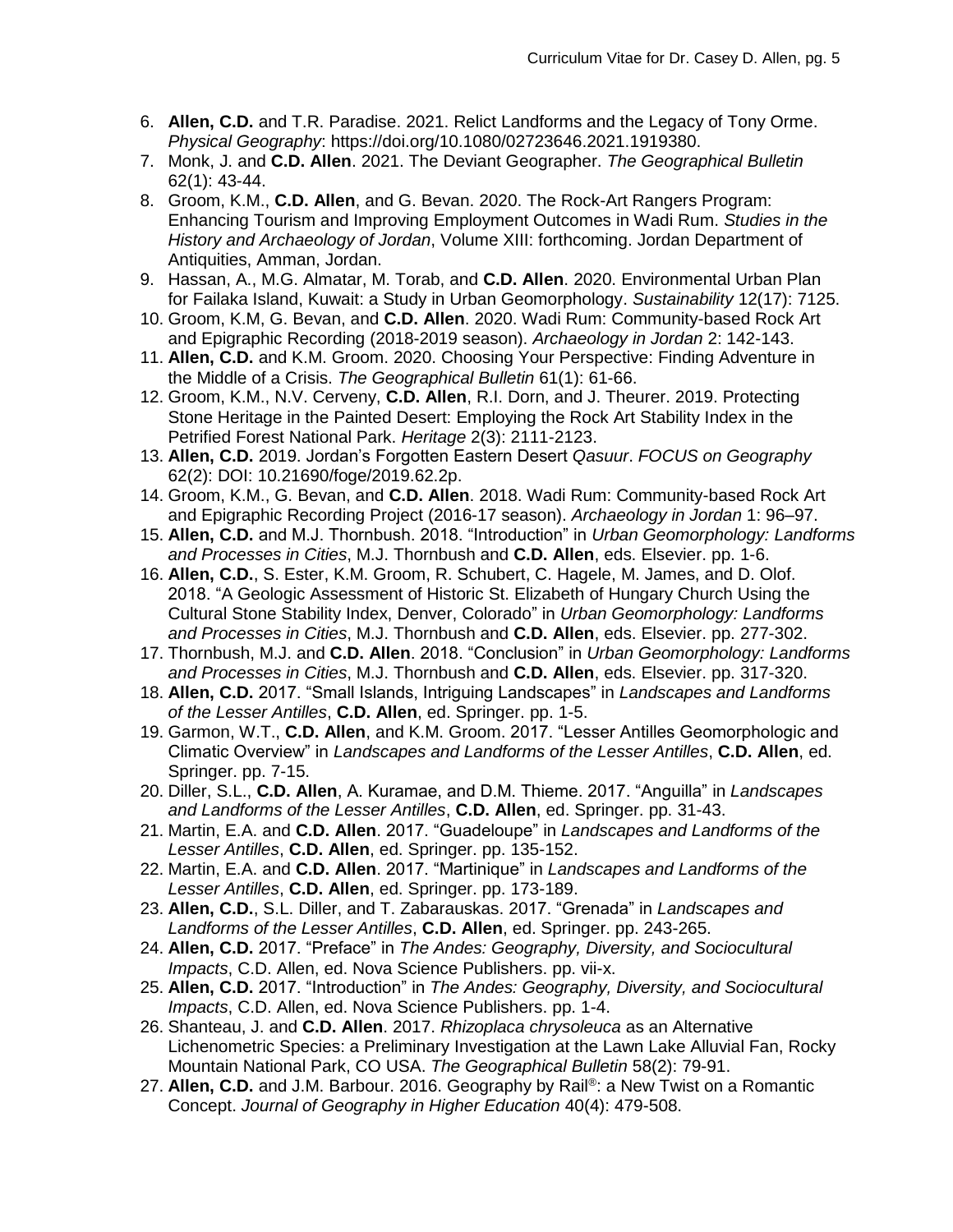- 28. Cerveny, N.V., R.I. Dorn, **C.D. Allen**, D.S. Whitley. 2016. The Rock Art Stability Index (RASI): Advances in Rapid Condition Assessments of Rock Art Sites. *Journal of Archeological Science Reports* 10(2016): 871-877.
- 29. Thornbush, M.J. and **C.D. Allen**. 2016. Photogeomorphology and Landscape Change. *Zeitschrift für Geomorphologie* 60(3): 1-9.
- 30. Groom, K.M., **C.D. Allen**, L. Mol, T.R. Paradise, K. Hall. 2015. Defining Tafoni: Reexamining Terminological Ambiguity for Cavernous Rock Decay Phenomena. *Progress in Physical Geography* 39(6): 775-793.
- 31. Groom, K.M. and **C.D. Allen**. 2014. Denver's Forgotten Flood: The Geomorphologic Impacts of the 1933 Castlewood Dam Failure. *Journal of the West* 53(2): 54-65.
- 32. Thornbush, M.J., **C.D. Allen**, F.A. Fitzpatrick. 2014. "Introduction" In *Geomorphological Fieldwork*. M.J. Thornbush, **C.D. Allen**, and F.A. Fitzpatrick, eds. Elsevier. pp. 1-9.
- 33. **Allen, C.D.** 2014. "Why Fieldwork?" in *Geomorphological Fieldwork*, M.J. Thornbush, **C.D. Allen**, and F.A. Fitzpatrick, eds. Elsevier. pp. 11-29.
- 34. Thornbush, M.J., **C.D. Allen**, F.A. Fitzpatrick. 2014. "Getting into the Field" in *Geomorphological Fieldwork*, M.J. Thornbush, **C.D. Allen**, and F.A. Fitzpatrick, eds. Elsevier. pg. 31.
- 35. Thornbush, M.J., **C.D. Allen**, F.A. Fitzpatrick. 2014. "Teaching Geomorphology in the Field" in *Geomorphological Fieldwork*, M.J. Thornbush, **C.D. Allen**, and F.A. Fitzpatrick, eds. Elsevier. pp. 91-92.
- 36. Thornbush, M.J., **C.D. Allen**, F.A. Fitzpatrick. 2014. "Field Methodologies" in *Geomorphological Fieldwork*, M.J. Thornbush, **C.D. Allen**, and F.A. Fitzpatrick, eds. Elsevier. pp. 173-174.
- 37. Thornbush, M.J., **C.D. Allen**, F.A. Fitzpatrick. 2014. "Conclusion" in *Geomorphological Fieldwork*. M.J. Thornbush, C.D. Allen, and F.A. Fitzpatrick, eds. Elsevier. pp. 259-261.
- 38. **Allen, C.D.** 2014. The Need for Fieldwork in Science. *Journal of College Science Teaching* 43(5): 10-11.
- 39. Dorn, R.I, S.J. Gordon, **C.D. Allen**, N. Cerveny, J.C. Dixon, K.M. Groom, K. Hall, E. Harrison, L. Mol, T.R. Paradise, P. Sumner, T.J. Thompson, A.V. Turkington. 2013. The Role of Fieldwork in Rock-Decay Research: Case Studies from the Fringe. *Geomorphology* 200: 59-74. *Invited*.
- 40. **Allen, C.D.** and K.M. Groom. 2013. Evaluation of Grenada's "Carib Stones" via the Rock Art Stability Index. *Applied Geography* 42: 165-175.
- 41. **Allen, C.D.**, T.J. Thompson, and M.K. Hansen. 2013. Using Music to Learn Geomorphology: An Undergraduate Experience. *Geographical Bulletin* 54(1): 37-48.
- 42. **Allen, C.D.** 2013-present. Humanistic Geography in *Oxford Bibliographies* in Geography. B. Wharf, ed. New York: Oxford University Press. *Invited*.
- 43. **Allen, C.D.** and K.M. Groom. 2013. A Geologic Assessment of Grenada's Carib Stones. *International Newsletter on Rock Art* 65: 19-24.
- 44. **Allen, C.D.** 2012. *Los Lavadores*: Discovering Place in the Andes. *Geographical Review* 102(3): 364-371.
- 45. Dorn, R.I., J. Dorn, E. Harrison, E. Gutbrod, S. Gibson, P. Larson, N.V. Cerveny, N. Lopat, K.M. Groom, and **C.D. Allen**. 2012. Case Hardening Vignettes from the Western USA: Convergence of Form by a Divergence of Hardening Processes. *Association of Pacific Coast Geographers Yearbook* 74: 53-75.
- 46. **Allen, C.D.** 2011. Concept Mapping Validates Fieldwork's Capacity to Deepen Students' Cognitive Linkages of Complex Processes. *Research in Geographic Education* 13(2): 30-51.
- 47. **Allen, C.D.** 2011. On Actor-Network Theory and landscape. *Area* 43(3): 274-280.
- 48. **Allen, C.D.** and C. Lukinbeal. 2011. *Practic*ing Physical Geography: an Actor-Network View of Physical Geography Exemplified by the Rock Art Stability Index. *Progress in Physical Geography* 35(2): 227-248.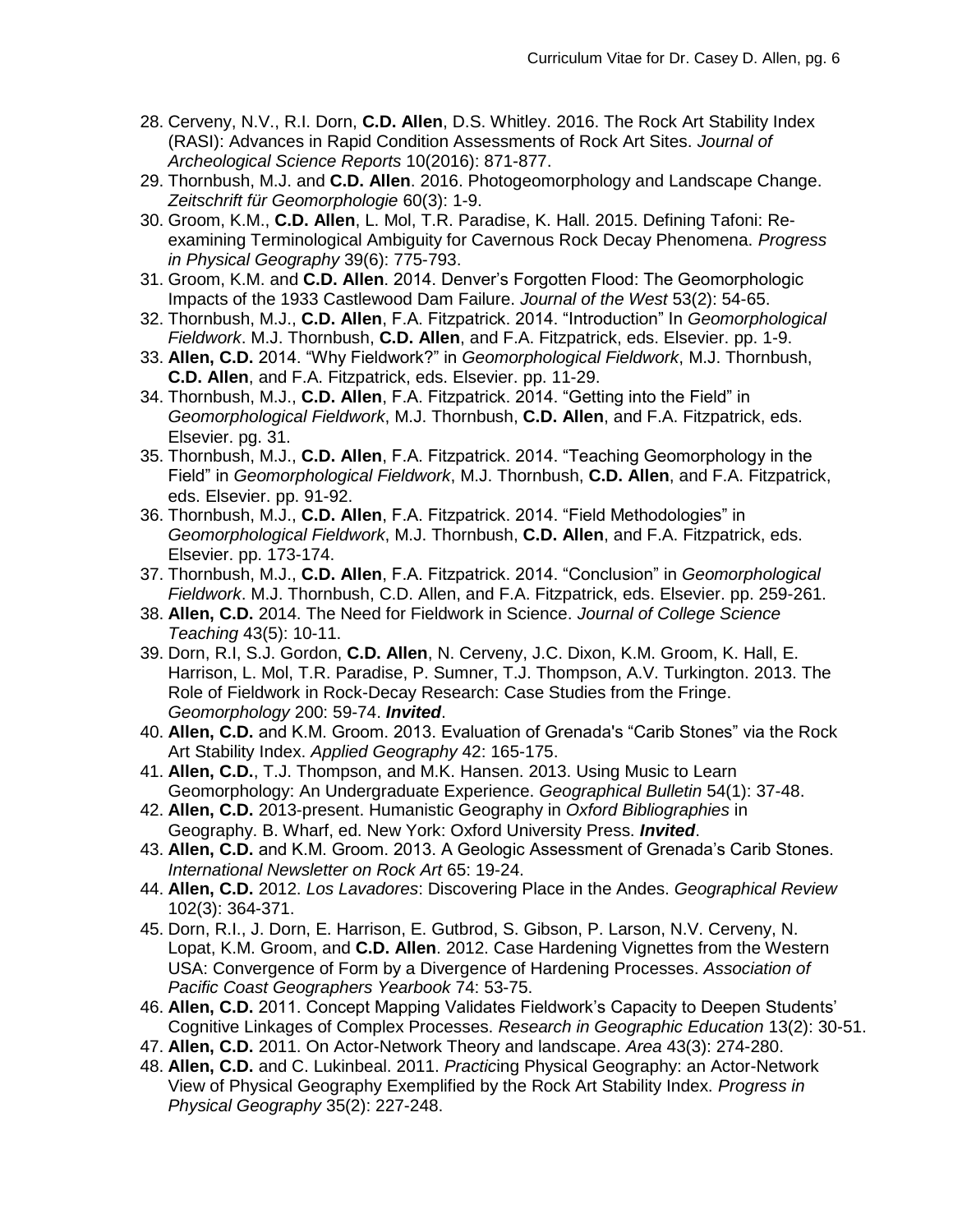- 49. **Allen, C.D.**, A.K. Cutrell, N.V. Cerveny, J. Theurer. 2011. Advances in Rock Art Research. *La Pintura* 37(1): 4-6, 13.
- 50. **Allen, C.D.** 2010. Biogeomorphology and Biological Soil Crusts: a Symbiotic Research Relationship. *Geomorphologie: Relief, Processus, Environnement* 2010(4): 347-358.
- 51. **Allen, C.D.** 2009. Field Trips to the Canyons and Plains of SE Colorado and Their Potential for Educational Tourism. In *Southeast Colorado Heritage Tourism Report*, R. Hartman, ed. Wash Park Media, pgs. 63-74. (**Invited**).
- 52. Finn, J., A. Fernandez, D.D. Arreola, L.M. Sutton, **C.D. Allen**, and C. Smith. 2009. Puerto Peñasco: From Fishing Village to Tourist Mecca. *Geographical Review* 99(4): 575-597.
- 53. Arreola, D.D., W.E. Doolittle, L.M. Sutton, A. Fernandez, J. Finn, C. Smith, and **C. Allen.** 2009. Huepác Revisited: Cultural Remapping of a Sonoran Townscape. *Journal of the Southwest* 51(2): 137-164.
- 54. **Allen, C.D.**, J. Dorn, and R.I. Dorn. 2009. Fire in the Desert: Initial Gullying Associated with the Cave Creek Complex Fire, Sonoran Desert, Arizona. *Association of Pacific Coast Geographers Yearbook* 71: 182-195.
- 55. **Allen, C.D.** 2009. Monitoring Environmental Impact in the Upper Sonoran Lifestyle: a New Tool for Rapid Ecological Assessment. *Environmental Management* 43(2): 346-356.
- 56. **Allen, C.D.** and R.I. Dorn. 2008. Graduate Degrees in Geographic Education: Exploring an Online Model. *The California Geographer* 48: 85-103.
- 57. Dorn, R.I., D.S. Whitley, N.V. Cerveny, S.J. Gordon, **C.D. Allen**, and E. Gutbrod. 2008. The Rock Art Stability Index: A New Strategy for Maximizing the Sustainability of Rock Art. *Heritage Management* 1(1): 37-70. (Now *Heritage & Society*)
- 58. **Allen, C.D.** 2007. Biogeography and Soils, Laboratory 13. In *Introductory Physical Geography Laboratory Manual*, 5th edition, Sutton, L. M., H. Colson, G. Judkins, and **C. D. Allen**, eds. Hayden McNeil: Michigan. 14 pages, including 4 illustrative figures.
- 59. Lukinbeal, C. and **C.D. Allen.** 2007. Virtual Egalitarianism, Critical Pedagogy, and Geography Education. *Journal of Geography* 106(5): 199-205.
- 60. **Allen, C.D.** 2005. Micrometeorology of a Smooth and Rugose Biological Soil Crust Near Coon Bluff, Arizona. *Journal of the Arizona-Nevada Academy of Sciences* 38(1): 21-28.
- 61. Aiken-Wisniewski, S. and **C.D. Allen**. 2005. Did Einstein Know the Date to Withdraw? Techniques and Activities to Educate Your Campus Community about Academic Advising. *Online feature article for National Academic Advising Association (NACADA)*.

## **FUNDING RECEIVED** (~US\$786,000 external and ~US\$64,000 internal, 2008-present):

- **\$390,000**. **Senior Advisor** (G. Bevan, Queen's University and K.M. Groom, ASU, PIs) for *CBRAER Extension: Hisma Rock Art Rangers Initiative (HRARI)*. SCHEP and USAID. Wadi Rum, Jordan. Aug 2019-July 2021.
- **\$98,080**. **Senior Advisor** (G. Bevan, Queen's University and K.M. Groom, ASU, PIs) for *Community Based Rock Art and Epigraphic Recording (CBRAER)*. Sustainable Cultural Heritage through Engagement of Local Communities Project (SCHEP) and USAID. Wadi Rum, Jordan. 2017-18.
- **\$1200** (maximum award possible). **Faculty Sponsor** for *Geologic Stability of the Carib Stones, Grenada, West Indies* (C.D. Kennedy, student PI). Undergraduate Research Opportunities Program grant, University of Colorado Denver. Summer 2016.
- **\$33,260**. **Sole Principal Investigator** (Fulbright) for *Assessment and Analysis of Touristic Impacts on the Geology, Soil, and Flora Diversity of the Wadi Dana Biosphere Reserve, Jordan: Landscape Dynamics and Field Methods*. Jordanian-American Commission on Education Exchange for Hashemite Kingdom of Jordan. 2015-16.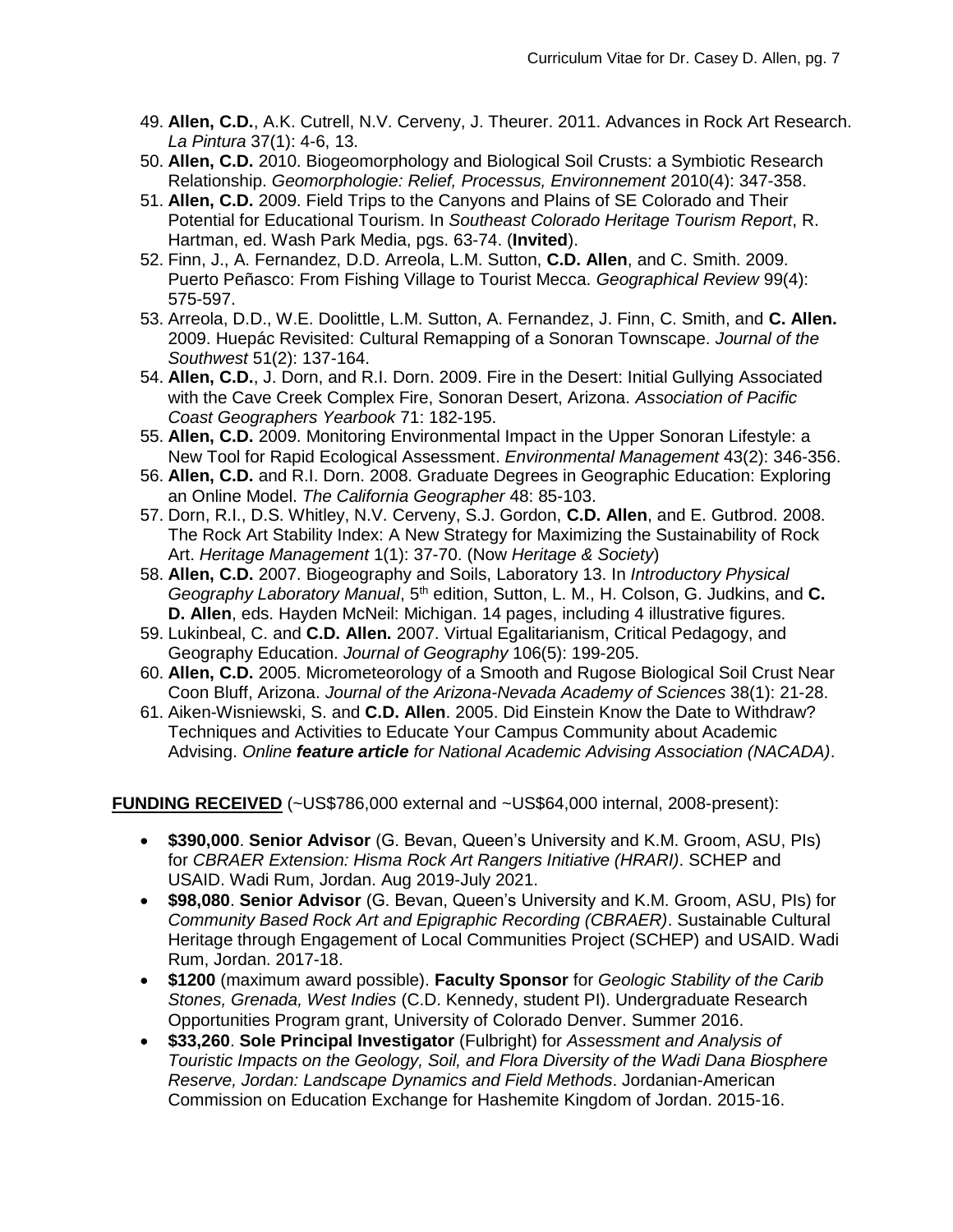- **\$2,000**. **Sole Principal Investigator** for *Establishing a Baseline Spatial Inventory for Biological Soil Crusts in Three Major Land Resource Areas of Wyoming*. Bureau of Land Management. 2012-15.
- **\$1200**. **Faculty Sponsor** for *The Relationship of Social Media and Area Marketing in Promoting Boybands in the UK* (S.L. Diller, student PI). Undergraduate Research Opportunities Program grant, University of Colorado Denver. Summer 2014.
- **\$1500**. **Sole Awardee** for presentation at *International Association of Geomorphologists* conference, Paris, France. University of Colorado Denver College of Liberal Arts and Sciences Dissemination Grant. August 2013.
- **\$3000**. **Sole Awardee** for *Geography by Rail®* field studies course. University of Colorado Denver Office of International Affairs Course Enhancement Grant. 2012.
- **\$3500**. **Co-Principal Investigator** (with J. Barbour, A. Chin, G. Simon, B. Wee) *Developing Synthetic Approaches to Interdisciplinary Training*. University of Colorado Denver College of Liberal Arts and Sciences Advancing Curricula and Teaching (ACT) Grant. 2012.
- **\$10,000** (maximum award possible). **Sole Principal Investigator** for *Enhancing Student Learning Through Field-Based Experiential Learning*. University of Colorado Denver Center for Faculty Development. 2011-12.
- **\$12,329**. **Sole Principal Investigator** (partnership with Petrified Forest National Park) for *The Rock Art Research Program: continuing RASI at Petrified Forest National Park, AZ*. Rocky Mountain Cooperative Ecosystems Unit (CESU). 2011.
- **\$17,373**. **Sole Principal Investigator** (partnership with PEFO) for *The Rock Art Research Program: An interdisciplinary approach to enhancing international scholarship through emplacement of geographical perspectives on the analytical study of rock art resources*. Rocky Mountain Cooperative Ecosystems Unit (CESU). 2009-10.
- **\$1500**. **Sole Awardee** for *Sustainability in the Caribbean* course development grant, University of Colorado Denver Office of International Education. 2009.
- **\$3600** (maximum award possible). **Faculty Sponsor** for *Alternative Energy Feasibility in the Caribbean* (S. Insinna, A. Warner, S. Watson, and D. Fischer, student-PIs). Undergraduate Research Opportunities Program (UROP), University of Colorado Denver. Summer fieldwork in the Caribbean 2009.
- **\$199,939**. **Co-Principal Investigator** (with N.V. Cerveny, Mesa Community College, and R.I. Dorn, ASU) for *Collaborative Research: Using the Rock Art Stability Index to Engage Community College Students in Field-Based Interdisciplinary Research*. National Science Foundation CCLI Phase I grant. 2008-12.
- **\$30,000** (plus full tuition and fees). National Science Foundation GK-12 Fellowship. 2007-08.
- **\$1550** (highest award to date). Melvin G. Marcus Scholarship for fieldwork, ASU 2006
- **\$300**. *Graduate and Professional Student Association* travel award, ASU, 2006
- **\$28,000** (total). Graduate College Award for Tuition, ASU, 2004-06
- **\$2342**. *Professional Travel Award*, St. George's University, October 2003
- **\$900**. *Staff Development* grant, Weber State University, September 2001
- **\$5500**. Graduate Scholarship, Southern Utah University, 1998 (nominated by Chair)
- **\$800**. Corporate-sponsored study abroad funding, Coca-Cola Company, 1996
- **\$1000**. Corporate-sponsored study abroad funding, Coca-Cola Company, 1995
- **\$1795**. Corporate-sponsored study abroad funding, Morton-Thiokol Corporation, 1992

## **COMMENTARY, BOOK REVIEWS, and PANELS** (\*invited):

1. **Allen, C.D.** 2021. Editor's Note. *The Geographical Bulletin* 62(1): 1-2.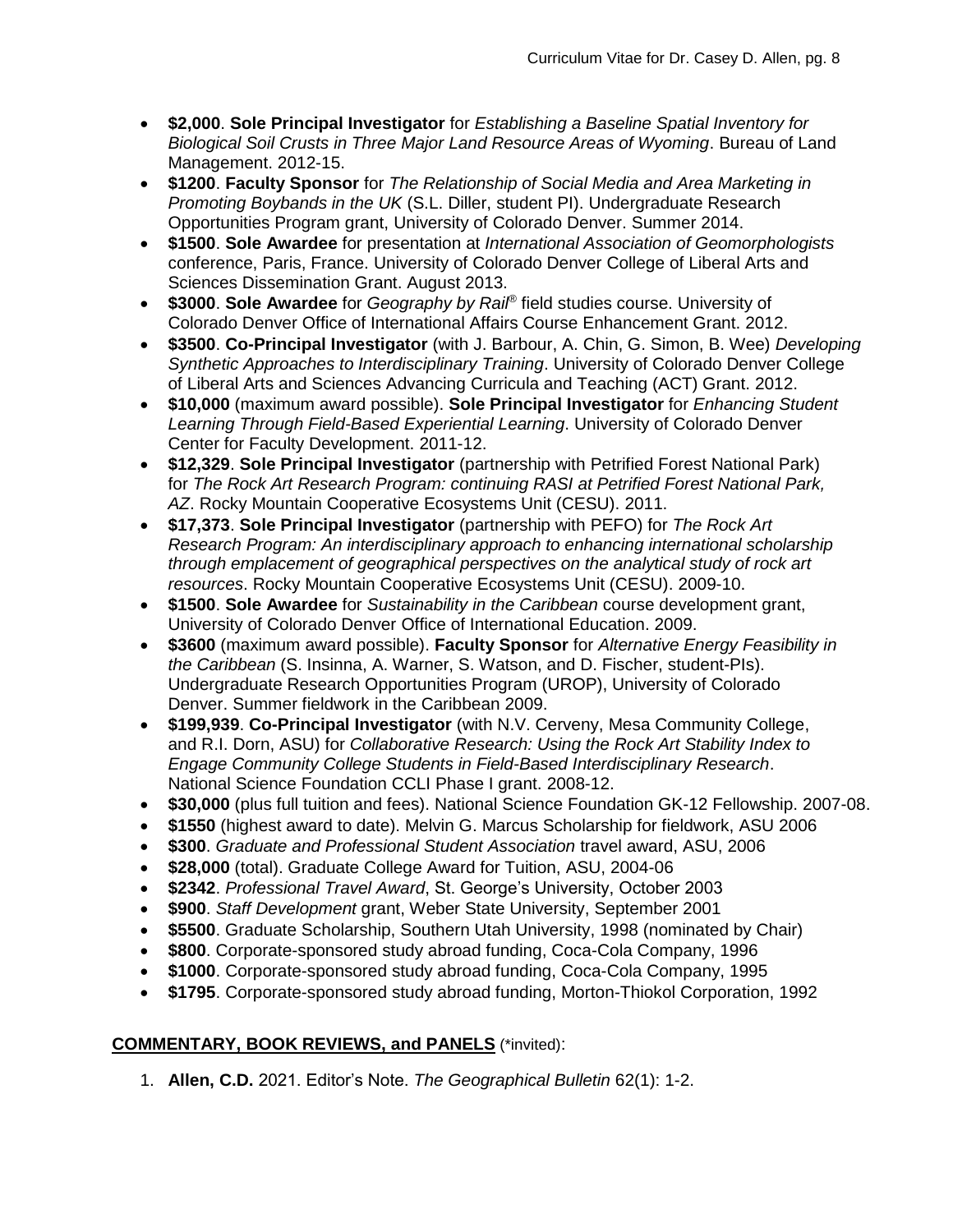- 2. **Allen, C.D.** 2021. A Message From The Editor of *The Geographical Bulletin*. *Gamma Theta Upsilon Newsletter*, April: 3.\*
- 3. **Allen, C.D.** 2021. A Message from the Editor of *The Geographical Bulletin*. *Gamma Theta Upsilon Newsletter*, February: 5-6.\*
- 4. **Allen, C.D.** 2020. Editor's Note. *The Geographical Bulletin* 61(2): 69.
- 5. **Allen, C.D.** 2020. Editor's Note. *The Geographical Bulletin* 61(1): 1.
- 6. **Allen, C.D.** 2020. *The Geographical Bulletin* Update. *Gamma Theta Upsilon Newsletter*, May: 6.\*
- 7. **Allen, C.D.** 2019. Editor's Note. *The Geographical Bulletin* 60(2): 91.
- 8. **Allen, C.D.** 2019. *The Geographical Bulletin*: Open to All. *Gamma Theta Upsilon Newsletter*, May: 5.\*
- 9. **Allen, C.D.** 2019. Editor's Note. *The Geographical Bulletin* 60(1): 1.
- 10. **Allen, C.D.** 2018. New Section Added to The Geographical Bulletin. *Gamma Theta Upsilon Newsletter*, December: 1-2.\*
- 11. Groom, K.M., G. Bevan, and **C.D. Allen**. 2018. Wadi Rum: Community-based Rock Art and Epigraphic Recording Project. *Archaeology in Jordan Newsletter: 2016 and 2017 Seasons*, pp. 96-97. Amman, Jordan: The American Center of Oriental Research.\*
- 12. **Allen, C.D.** 2018. Editor's Note. *The Geographical Bulletin* 59(2): 72-73.
- 13. Thornbush, M.J. and **C.D. Allen**. 2018. *Geomorphology*. Invited blog post for Elsevier's *SciTech Connect* blog (September): http://scitechconnect.elsevier.com/geomorphology/*.*
- 14. **Allen, C.D.** 2018. Editor's Note. *The Geographical Bulletin* 59(1): 1-3.
- 15. **Allen, C.D.** 2018. Making *The Geographical Bulletin* Online and Open Access. *Gamma Theta Upsilon Newsletter*, April: 1-2.\*
- 16. **Allen, C.D.** 2017. A Note from the (new) Editor. *The Geographical Bulletin* 58(2): 65.
- 17. **Geographical Fact Checker** for *¡BOOM!* Spanish game show, Gestmusic, 2018.\*
- 18. **Allen, C.D.** 2016. Taking Full Advantage of Your Fulbright. *Council for International Exchange of Scholars* (CIES) blog (October): http://www.cies.org/article/taking-fulladvantage-your-fulbright (selected as a top-ten blog of 2016).\*
- 19. **Allen, C.D.** 2016. Wither "Traditional" Geography? *American Association of Geographers Newsletter* (May): http://news.aag.org/2016/05/wither-traditionalgeography/.
- 20. **Allen, C.D.** 2016. The Last Launch: Messages in a Bottle (by Yi-Fu-Tuan). *Social and Cultural Geography* 17(3): 463-464.\*
- 21. **Allen, C.D.**\* 2015-16. Section Editor for *Photogeomorphology and Landscape Change* special issue 60(3), *Zeitschrift für Geomorphologie*.
- 22. **Allen, C.D.** April 2015. **Panelist** for Association of American Geographers *Strategies for Improving Career Preparation*, Chicago, IL.\*
- 23. **Allen, C.D.** 2015. Romantic Geography: In Search of the Sublime Landscape (by Yi-Fu Tuan). *The AAG Review of Books* 3(2): 60-62. (**Commissioned**).
- 24. **Allen, C.D.** and K.M. Groom. 2014. *Grenada's Carib Stones*. Amerindian Exhibit, Grenada National Museum (Caribbean).\*
- 25. **Allen, C.D.** April 2014. **Panelist** for Association of American Geographers *The Academic Job Market for Geographers*, Tampa FL.\*
- 26. **Allen, C.D.** (as "Phillip Sullivan"). 2012. Withdrawing from a Job You've Accepted. *The Chronicle of Higher Education*. https://www.chronicle.com/article/withdrawing-from-a-jobyouve-accepted/.
- 27. **Allen, C.D.** March 2010. **Panelist** for screening of *Dirt! The Movie*, Rocky Mountain PBS Community Cinema, Denver, CO.\*
- 28. **Allen, C.D.** March 2009. **Discussant**, special session on *Virtual Learning Environments and Geographic Education*, Association of American Geographers annual meeting, Las Vegas, NV (Michael N. DeMers, Chair and Organizer).\*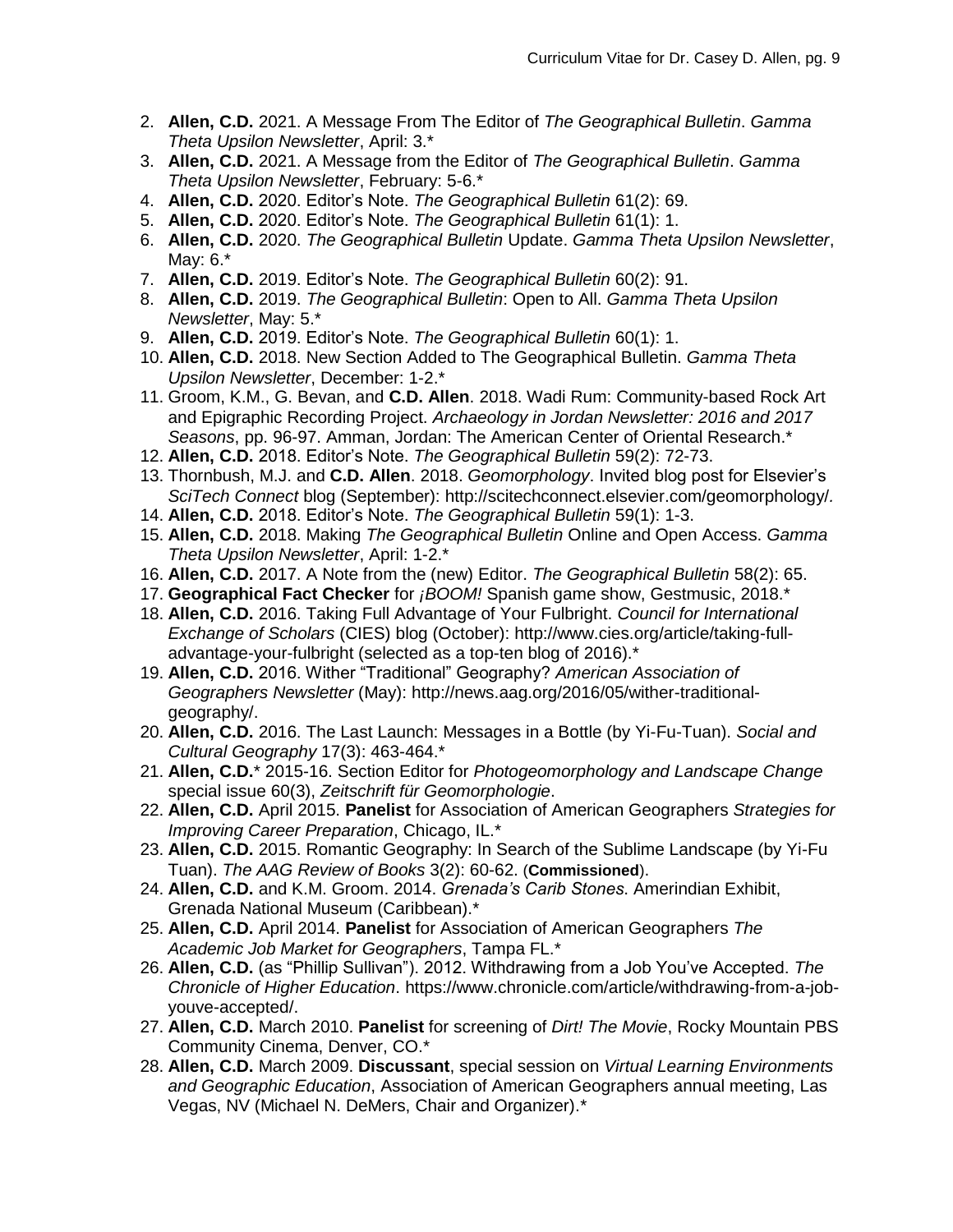- 29. **Allen, C.D.** March 2008. **Forum Panelist**, *Graduate Opportunities and Resources at ASU*, School of Geographical Sciences Annual Recruitment Week.\*
- 30. **Allen, C.D.** September 2006. **Panelist**, *Thinking and Preparing for Life after a Bachelor's Degree in Geography, Part II: Preparing for Graduate School*. Association of Pacific Coast Geographers (APCG), Eugene, OR.\*

#### **REFEREED PRESENTATIONS and WORKSHOPS** (\*undergraduate student):

- 1. Fritz, J.A\*. and **C.D. Allen**. June 2021. *Historic Repeat Photography as a Tool for Examining Landscape Change on Barbados*. 10<sup>th</sup> Caribbean Urban Forum, Georgetown, Guyana.
- 2. Groom, K.M., **C.D. Allen**, and G. Bevan. January 2019. *The Rock-Art Rangers Program: Enhancing Tourism and Improving Employment Outcomes in Wadi Rum*. International Conference on the History and Archaeology of Jordan, Florence, Italy. (*Invited*).
- 3. Hassan, A., M.G. Almatar, M. Torab, and **C.D. Allen**. August 2020. *Environmental Urban Plan for Failaka Island, Kuwait*. 34th International Geographical Congress, Istanbul, Turkey.
- 4. Bevan, G., K.M. Groom, and **C.D. Allen**. November 2018. *Community-Based Rock-Art and Epigraphic Recording using GPS-enabled Smartphones in Wadi Rum, Jordan*. American Schools of Oriental Research annual meeting, Denver, CO. (*Invited*).
- 5. **Allen, C.D.** November 2017. *Sustainable Cultural Heritage through Engagement of Local Communities Project (SCHEP), Wadi Rum, Jordan: a Training Program Assessing Geologic Stability of Rock Art and Geotourism Management*. International Association of Geomorphologists quadrennial conference, New Delhi, India.
- 6. **Allen, C.D.** August 2013. *Geologic Analysis of Grenada's Carib Stones and Implications for Future Management*. International Association of Geomorphologists quadrennial conference, Paris, France.
- 7. Sunnygard, J., E.J. Yoder, **C.D. Allen**. June 2012. *Growing Abroad – Theory and Practice of International and Cross-cultural Learning*. Student Affairs Leadership Conference, Denver, CO.
- 8. Cerveny, N.V., **C.D. Allen**, and R.I. Dorn. June 2011. *Collaborative Research: Using the Rock Art Stability Index to Engage Community College Students in Field-Based Interdisciplinary Research*. Broadening Impacts: NSF-Funded Projects at Two-Year Colleges Conference, Washington, DC.
- 9. Cerveny, N.V., **C.D. Allen**, and R.I. Dorn. March 2011. *The Rock Art Stability Index: Contributing to Resource Preservation while Engaging Introductory Level College Students in Science Through Culture*. Society for American Archaeology 76th Annual Meeting, Sacramento, CA.
- 10. Isham, J.\*, A.K. Cutrell\*, **C.D. Allen**. July 2010. *Creating a field-worthy GISystem for Cultural Resource Management Using ArcPad*. ESRI Education User Conference, San Diego, CA.
- 11. **Allen, C.D.** April 2010. *Fieldwork in Introductory Physical Geography Increases Minority and Female Student Learning*, AAG annual conference, special session on field-based pedagogy, Washington, DC.
- 12. **Allen, C.D.** February 2002. *Benefits of Preserving Cryptobiotic Soils.* Paper presentation. North American Interdisciplinary Conference on Environment and Community, Ogden, UT.
- 13. Aiken-Wisniewski, S., J.K. Willener, **C.D. Allen**, C.Y. Morphet\*, and C. Meyer. April 2002. *Assessing Academic Advisement: Beyond The Satisfaction Survey*. Workshop for Utah Advising and Orientation Association annual conference, Park City, UT.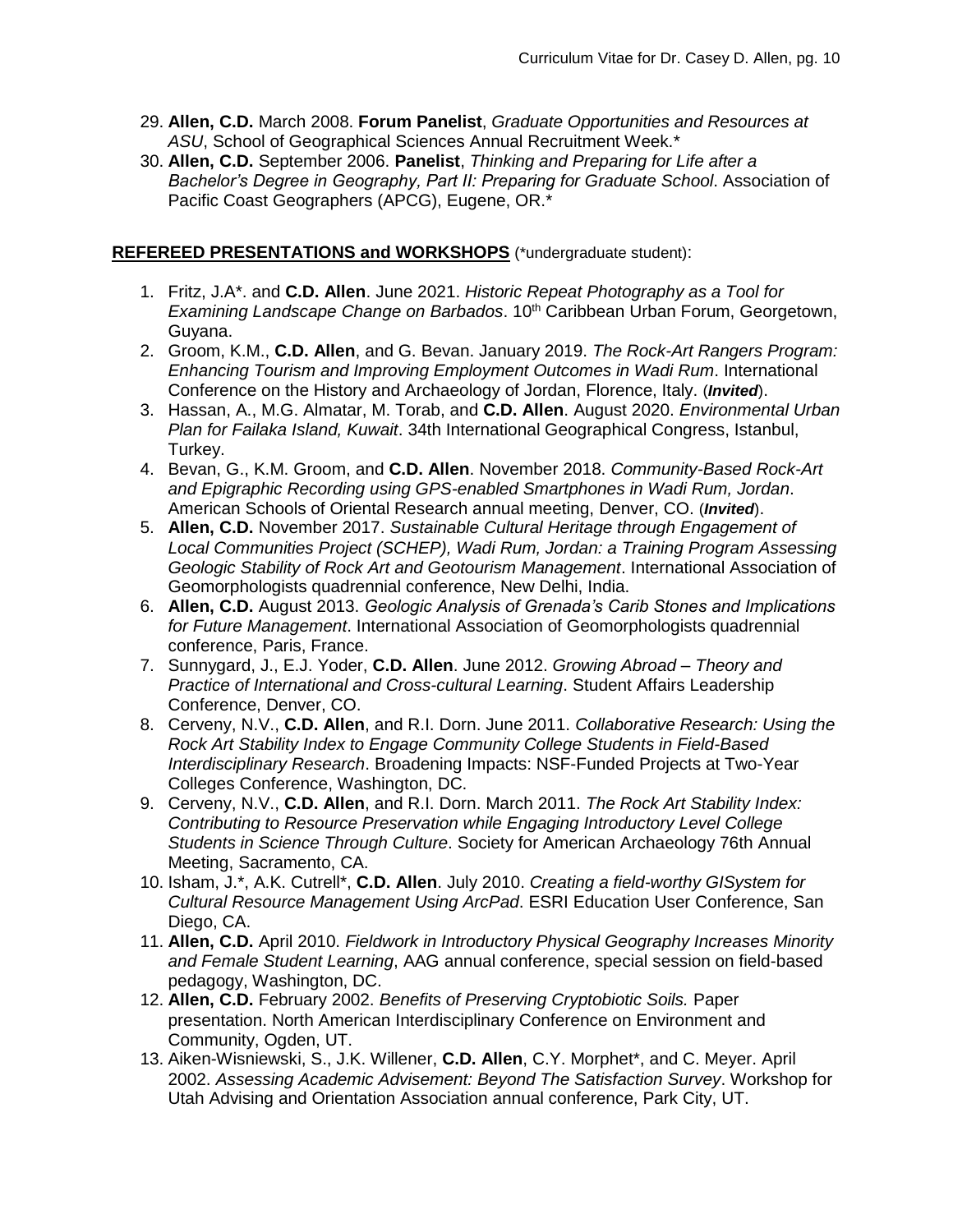- 14. **Allen, C.D.** and J.A. Rivers. April 2001. *First Year Advising: Successes and Pitfalls of the Training Process*. NACADA Region 10 Conference, Durango, CO.
- 15. Willener, J.K. and **C.D. Allen**. April 2001. *One Stop Shopping*. National Academic Advising Association (NACADA) Region 10 Conference, Durango, CO.
- 16. **Allen, C.D.** and J.A. Rivers. October 2001. *First Year Advising: Successes and Pitfalls of the Training Process*. NACADA International Conference, Ottawa, Canada.
- 17. Willener, J.K. and **C.D. Allen**. October 2001. *One Stop Shopping*. NACADA International Conference, Ottawa, Canada.
- 18. **Allen, C.D.** April 2001. *A Brief Overview of Cryptobiotic Soils in the American Southwest*. Utah Geographical Society, Ogden, UT

### **INVITED PRESENTATIONS, KEYNOTE ENGAGEMENTS, and CHAIRSHIPS**:

- 1. **Allen, C.D.** April 2021. *Volcanoes and the Eruption of La Soufriere, St. Vincent*. Guest scientist (virtual), West Ada School District, Meridian, ID. (*Invited*).
- 2. **Allen, C.D.** March 2019. *Geomorphic Forensics of Relict Tidal Notches, Barbados*. SciTech Week, The University of the West Indies, Cave Hill, Barbados. (*Keynote*).
- 3. **Allen, C.D.** September 2017. *Establishing an Online Graduate Program*. Office of the Dean of Basic Sciences, St. George's University, Grenada, West Indies. (*Invited*).
- 4. **Allen, C.D.** August 2017. *Fieldwork as Pedagogy*. Brown Bag seminar, Nanyang Technical University, Humanities and Social Science Academic Group, National Institute of Education, Singapore. (*Invited*).
- 5. **Allen, C.D.** August 2017. *Ocean Waves*. Lecture for Coastal Systems course, Nanyang Technical University, Humanities and Social Science Academic Group, National Institute of Education, Singapore. (*Invited*).
- 6. **Allen, C.D.** April 2017. *Geomorphology of Wadi Rum and its Implications for Rock Art and Inscriptions*. Workshop for Wadi Rum Protected Area Authority, Rum Village, Jordan. (*Invited*)
- 7. Groom, K.M. and **C.D. Allen** April 2017. *Rock Art Stability Index Using GIS and GPS: A Valuable Tool for the Assessment and Conservation of Rock Art.* The First International Workshop on Applications of Geomatics Engineering in Natural and Cultural Heritage Conservation and Management. Al al-Bayt University, Mafraq, Jordan. (*Invited*).
- 8. **Allen, C.D.** November 2016. *Power of Fieldwork in Undergraduate Education* and *Settlement Patterns and Architecture* for the Department of Geography, University of Northern Iowa, Cedar Falls, IA. (*Invited*).
- 9. **Allen, C.D.** October 2016. *Urban Rock Decay* for the Department of Natural and Built Environment, Sheffield-Hallam University, Sheffield, England. (*Invited*).
- 10. **Allen, C.D.** February 2016. *Abiotic Tourism in the Hashemite Kingdom of Jordan* for the University of Jordan, Amman. (*Invited*).
- 11. **Allen, C.D.** November 2015. *Fieldwork: Lifeblood of a Geographer* and *Karst Geomorphology* for the Department of Geography, South Dakota State University, Brookings, SD. (*Invited*).
- 12. **Allen, C.D.** April 2015. *Value of Short-term International Field Study Programs: Maymester in Grenada*. Special Session on *Placing Environmental Education*, Association of American Geographers annual conference, Chicago, IL. (*Invited*).
- 13. **Allen, C.D.** April 2014. **Chair** and **Co-Convener** for **FOUR Special Sessions** on *Geoarcheology: Soils, Sediments, Cultural Stone, and Paleoenvironments*, Association of American Geographers, Tampa, FL. (*Invited*).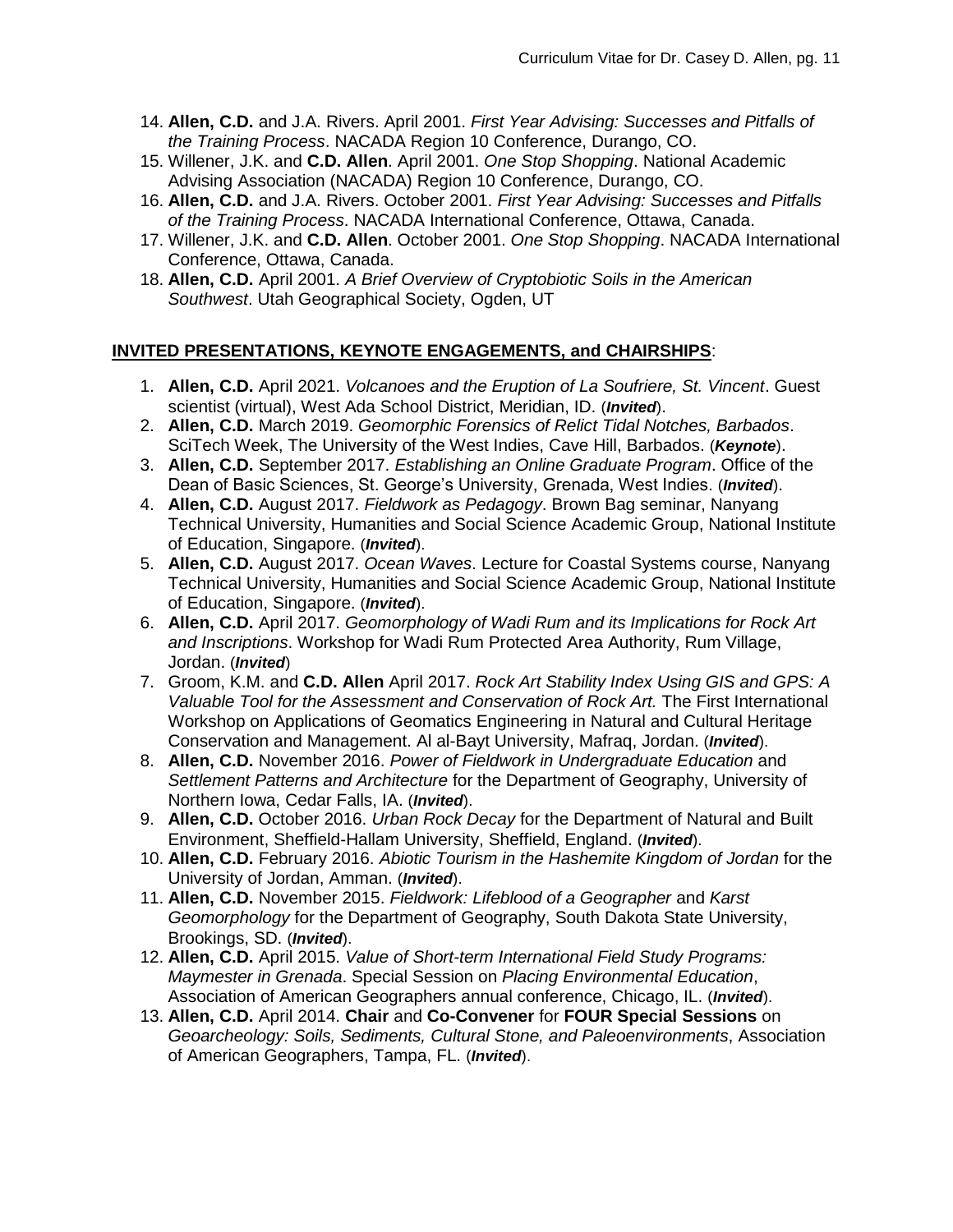- 14. **Allen, C.D.** July 2013. *Geomorphology, Ghost Towns, and Gambling*. **Day-long field trip** for National Council on Geographic Education's (NCGE) annual conference, Denver, CO. (*Invited*).
- 15. **Allen, C.D.** March 2013. *Weathering of Grenada's Carib Stones* for University of Arkansas, Department of Environmental Dynamics and Department of Geosciences, Fayetteville, AR. (*Invited*).
- 16. **Allen, C.D.** February 2013. *A Passion for Fieldwork* and *A Geographical Overview of Europe* for Weber State University, Department of Geography, Ogden, UT. (*Invited*).
- 17. Dorn, R.I., S.J., Gordon, **C.D. Allen**, N.V. Cerveny, J.C. Dixon, K.M. Groom, K. Hall, E. Harrison, L. Mol, T.R. Paradise, G. Pope, T.J. Thompson, A.V. Turkington. September 2012. *The Role of Field Work in Rock-Decay Research: Case Studies from the Fringe*. 43<sup>rd</sup> Binghamton Geomorphology Symposium, Jackson Hole, WY.
- 18. **Allen, C.D.** July 2012. *Field Study Opportunities in the Department of Geography and Environmental Sciences at UCD*, CU Succeed Annual Conference, Denver, CO.
- 19. **Allen, C.D.** November 2011. *Applying to Graduate School*, University of Colorado Denver's Geography & Environmental Science/GIS student organization, Denver, CO.
- 20. Cerveny, N.V., **C.D. Allen**. July 2011. *Rock Art Science at PEFO*, Petrified Forest National Park Education and Science Lecture Series, Petrified Forest NP, AZ.
- 21. **Allen, C.D.** June 2011. **Invited Keynote and Commencement Speaker** for Four Corner's Geographic Alliance Summer Institute, Durango, CO.
- 22. **Allen, C.D.** February 2011. **Invited Workshop Presenter** on experiential education for UC Denver's Center for Faculty Development "Tips from Great Teachers" series.
- 23. Cerveny, N.V. and **C.D. Allen**. June 2010. *Advancements in Rock Art Science: RASI at PEFO*, Petrified Forest National Park Education and Science Lecture Series, Petrified Forest NP, AZ. (*Invited*).
- 24. **Allen, C.D.** April 2010. **Keynote Speaker**, *Whoa! Dude! Science Expo*, Overland Trail Middle School, Brighton, CO.
- 25. **Allen, C.D.** March 2010. Special workshop, *Landscapes in the Anthropocene*, sponsored by the National Science Foundation, University of Oregon, Eugene, OR (included 50 total scientists from around North America). (*Invited*)
- 26. **Allen, C.D.** March 2010. *Survivor: Travel Study Edition* workshop for prospective Study Abroad faculty, sponsored by the University of Colorado Denver's Office of International Affairs & Office of Global Education. (*Invited*).
- 27. **Allen, C.D.** Sept 2009. **Keynote Presenter**, special award session for *Distinguished Mentor Award* given by the National Council for Geographic Education to Ron Dorn at the annual NCGE meeting, San Juan, Puerto Rico.
- 28. **Allen, C.D.** July 2007. **Graduation Speaker**, National Geographic Society's Arizona Summer Geography Institute. (*Invited*).
- 29. **Allen, C.D.** Various fall semesters 2006-08. **Guest Lecturer**, field trips for ASU *Freshman Learner Community*. (*Invited*).
- 30. **Allen, C.D.** February 2006. **Keynote Speaker** (Opening Session) for Latin America GeoDay Trip. *Physical Geography of Latin America*. Arizona Geographic Alliance, Phoenix, AZ.
- 31. **Allen, C.D.** October 2005. **Session Chair**, *Geography Education*. APCG, Phoenix, AZ.
- 32. Aiken-Wisniewski, S., J.K. Willener, **C.D. Allen**, C.Y. Morphet, and C. Meyer. October 2002. *Assessing Academic Advisement: Beyond The Satisfaction Survey*. **Preconference workshop** for National Academic Advising Association's National Conference, Salt Lake City, UT.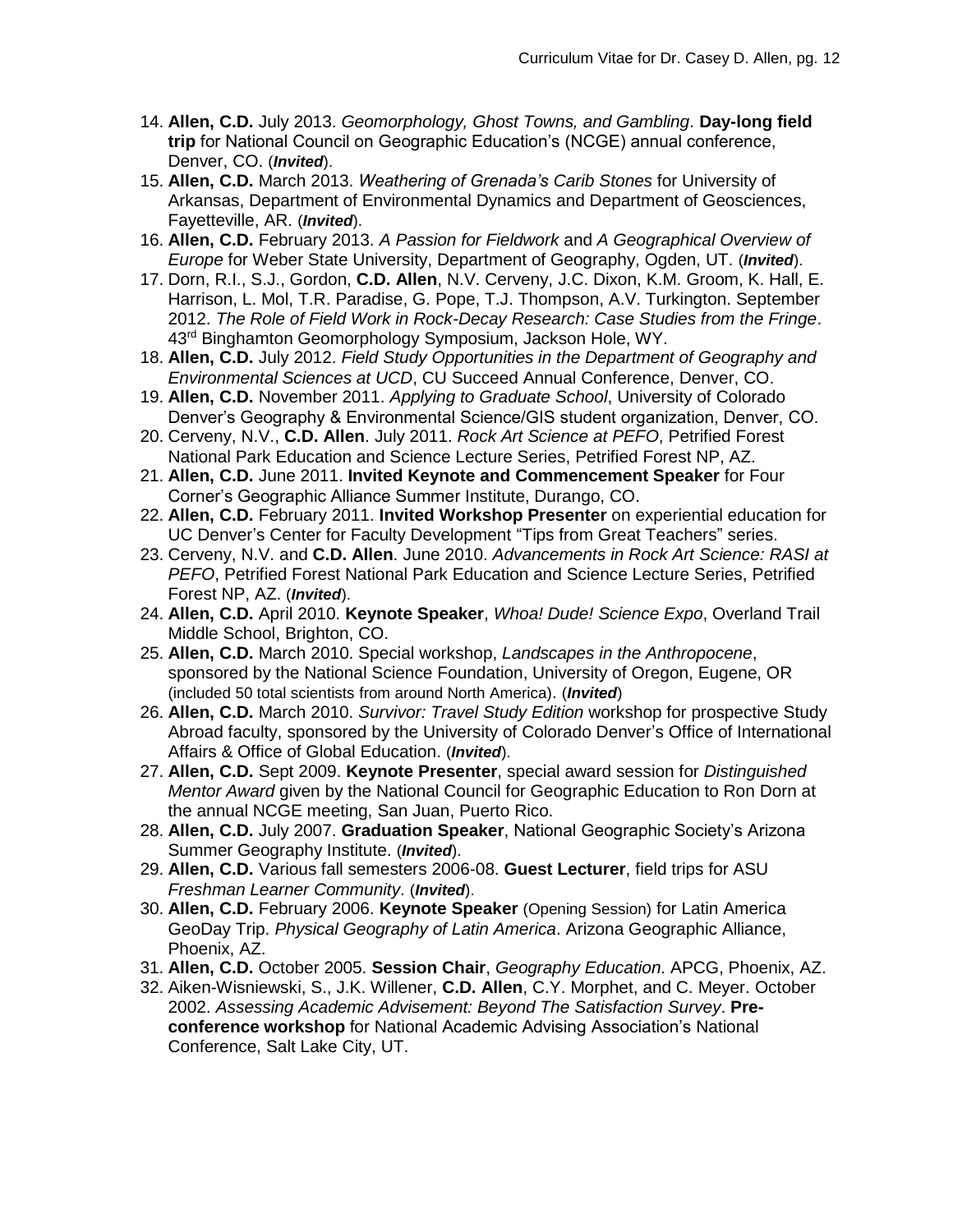## **NON-REFEREED PROFESSIONAL PRESENTATIONS** (\*undergraduate student):

- 1. **Allen, C.D.** April 2017. *Forgotten Fortresses of Jordan's Eastern Desert*. American Association of Geographers (AAG) annual conference, Boston, MA.
- 2. **Allen, C.D.** April 2014. *Using the Rock Art Stability Index to Assess Grenada's Carib Stones*. AAG annual conference, Tampa, FL.
- 3. Groom, K.M. and **C.D. Allen**. April 2013. *Benefits of Geomorphologic-Based Research to Support Cultural Heritage Management of Grenada's Carib Stones*. AAG annual conference, Los Angeles, CA.
- 4. **Allen, C.D.** February 2012. *21st Century Learning Assessment in Geography*. AAG annual conference, New York City, NY.
- 5. **Allen, C.D.** October 2011. *Geographee-hee-hee: Using Humor in Pedagogy*. Association of American Geographers Great Plains-Rocky Mountains regional conference, Denver, CO.
- 6. Anthamatten, P., B. Wee, and **C.D. Allen**. April 2011. *Experiential Learning Opportunities in the Department of Geography and Environmental Sciences*. UC Denver Experiential Learning Showcase & Celebration, Denver, CO.
- 7. **Allen, C.D.** March 2011. *Scaleless Geomorphology: Integrating Fieldwork into Pedagogy on an Urban Campus*. AAG annual conference, Seattle, WA.
- 8. Cerveny, N.V., **C.D. Allen**, R.I. Dorn, and J. Theuer. March 2011. *Weathering Pedagogy: Teaching STEM with Weathering Science*. Special session of Frontiers in Weathering Geomorphology at AAG annual conference, Seattle, WA.
- 9. **Allen, C.D.** October 2010. *Removing Scale from Pedagogy in Geomorphology Enhances Fieldwork on an Urban Campus*. Association of American Geographers Great Plains-Rocky Mountains regional conference, Lawrence, KS.
- 10. Cerveny, N.V., **C.D. Allen**, and R.I. Dorn. April 2010. *Undergraduate Research: Rock Art in an Interdisciplinary Framework*, AAG annual conference, Washington, DC.
- 11. **Allen, C.D.** September 2009. *Enhancing Minority & Female Learning with Fieldwork*, National Council for Geographic Education annual conference, San Juan, Puerto Rico.
- 12. **Allen, C.D.** March 2009. *The Power of Fieldwork: Assessing Minority and Female Undergraduate Learning in Introductory Physical Geography*, AAG, Las Vegas, NV.
- 13. **Allen, C.D.** October 2008. *Improving Minority and Female Student Learning Through Fieldwork in Introductory Earth Science*. STEMapalooza, an Exploration of Science, Technology, Engineering and Math in Colorado, sponsored by The Center for Applied Science and Mathematics for Innovation and Competitiveness, University of Colorado, Denver, CO (poster).
- 14. Youngs, Y., N. Burkhart\*, Z. Dorn\*, **C. Allen**, D. Arreola. October 2008. *Impact of Border Crossers on Environments in the Chiricahua Mountains, Arizona*. Association of Pacific Coast Geographers annual conference, Fairbanks, AK (poster).
- 15. Fernandez, A., J. Finn, D.D. Arreola, **C.D. Allen**, C. Smith, and L.M. Sutton. April 2008. *Puerto Peñasco: From Fishing Village to Tourist Mecca*. AAG annual conference, Boston, MA (poster).
- 16. **Allen, C.D.** October 2007. *Integrating Environmental Geography and STEM Education*. Association of Pacific Coast Geographers annual conference, Long Beach, CA.
- 17. **Allen, C.D.** September 2006. *Implementing an On-line Master of Advanced Study Program in Geographic Education for K-12 Educators*. Association of Pacific Coast Geographers annual conference, Eugene, OR (abstract in *Association of Pacific Coast Geographers Yearbook* 69:181).
- 18. **Allen, C.D.** March 2006. *Using Geography to Enhance Academic Advising*. Geography Education Specialty Group student paper competition, AAG annual conference, Chicago, IL.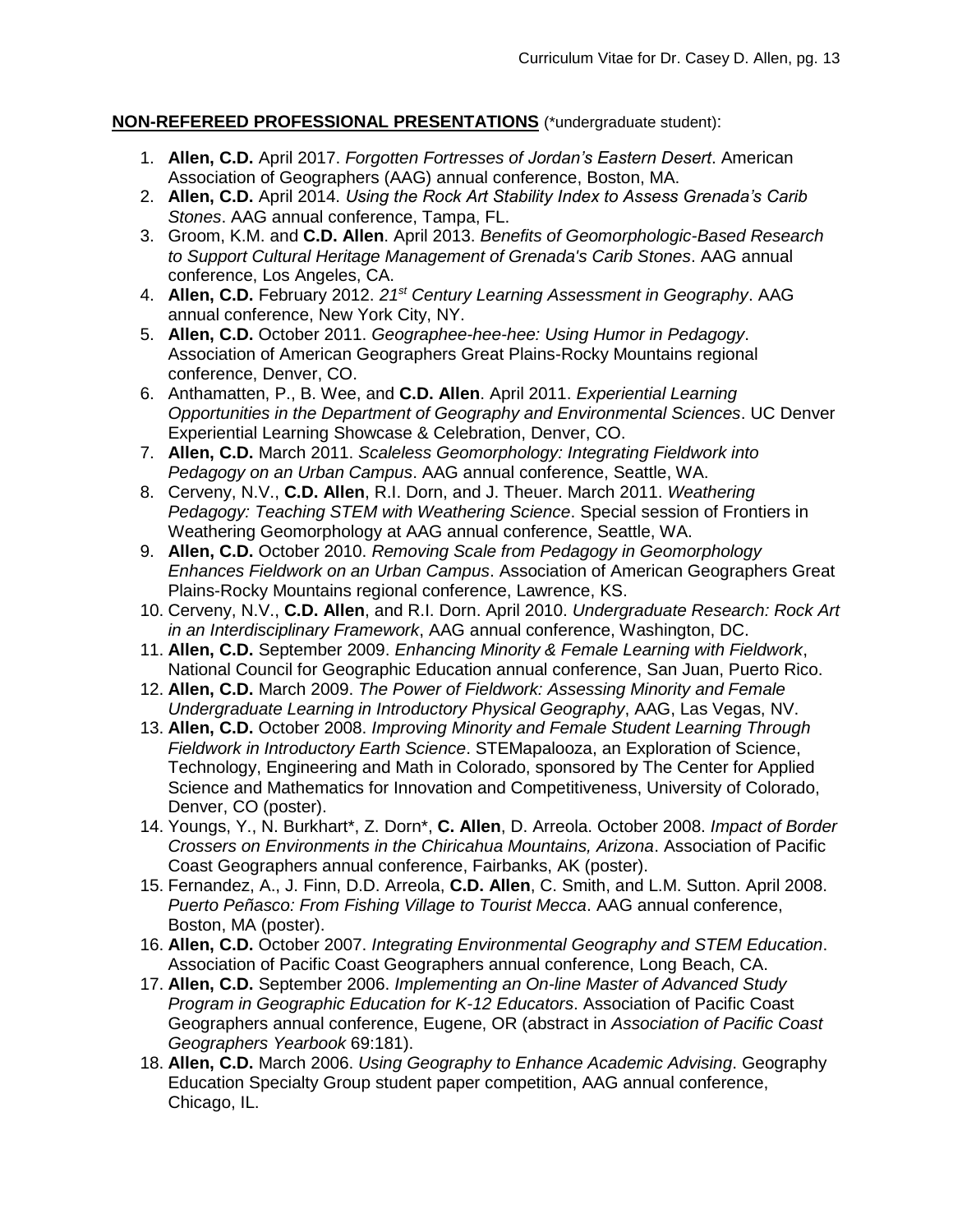19. **Allen, C.D.** and R.I. Dorn. October 2005. *Biogeomorphic Response to the Cave Creek Complex Fire, Central Arizona: Preliminary Observations from the Bartlett Lake Area.* Association of Pacific Coast Geographers conference, Phoenix, AZ.

#### **STUDENT THESES & PROJECTS SUPERVISED** (\*Committee Chair):

- **Thesis/Dissertation**
	- 1. Katherine (Kate) Bolton, MA Thesis (Landscape Architecture), *Making Sense: Experience and Transformation in Post Mining Landscapes*. University of Colorado Denver. 2015-2017.
	- 2. Cayla Kennedy, BA Thesis (Geography), *Anthropogeomorphology of Grenada's Carib Stones: Implications for Heritage Management*. University of Colorado Denver. 2016-2017.\*
	- 3. Erik Ahl, MS Thesis (Environmental Science), *Geographical Analysis of Lichens in Rocky Mountain National Park.* University of Colorado Denver. 2013-2016.\*
	- 4. Susanna Diller, BA Thesis (Geography), *Geospatial Assessment of Social Media and Area Marketing in Promoting Boybands, United Kingdom*. University of Colorado Denver. 2014-2015.\*
	- 5. Veronica Given, MSS Thesis (Society & Environment), *On The Naming of Species*. University of Colorado Denver. 2013-2015.\*
	- 6. James Sudderth, MS Thesis (Environmental Science), *Influence of Sodium in Recycled Water on Ponderosa Pine, Denver Urban Parks*. University of Colorado Denver. 2013-2014.
	- 7. Adriana Serrano, MS Thesis (Environmental Science), *Agave Fiber Biofilter Hybrid System on the Denitrification-nitrification Processes in Wastewater Treatment.* University of Colorado Denver. 2013-2014.\*
	- 8. Rebecca (Hays) Cohen, MS Thesis (Environmental Science), *Creating a Rapid Ecological Assessment for Anthropogenic Impacts: An Examination of the High Line Canal Trail.* University of Colorado Denver. 2011-2014.\*
	- 9. Michael Giamellaro, PhD Dissertation (Education), *Mapping Learner Networks in Contextualized Environments*, School of Education and Human Development, University of Colorado Denver. 2011-2012.
	- 10. Kristine (Edwards) Zellman, MS Thesis (Environmental Science), *Biological Soil Crusts' Role in Dune Stabilization, Channel Islands, CA*. University of Colorado Denver. 2010-2012.\*
	- 11. Tyler Thompson, BA Honor's Thesis (Geography, *summa cum laude*), *Development of a Dynamic, Cross-Scalar Kinetic Rock Decay Model*, University of Colorado Denver. 2011-2012.\*
	- 12. Kaelin Groom, BA Thesis (Geography), *Geospatial Analysis of the 1933 Castlewood Dam Breach*. Spring 2012.\*
	- 13. Megan Caldwell, MS Thesis (Environmental Science), *Impacts of Mountain Pine Beetle and Fire Disturbances on Forest Ecosystem Carbon Dynamics and Species Composition*. University of Colorado Denver. 2010-2012.\*
	- 14. Randi Hodgen, MS Thesis (Environmental Science), *Changes in Environmental Science Knowledge from High School to College*. 2010-2012.
	- 15. Jennifer Shanteau, MS Thesis (Environmental Science), *Using* Rhizoplaca *as a New Approach to Alpine Lichenometry*, University of Colorado Denver. 2010-2012.\*
	- 16. Mariya (Masha) Gubareva, BA Honor's Thesis (Geography, *summa cum laude*), *Impact of Avalanche Bombing and Ski Resort Industry on Clear Creek, Loveland, Colorado*. University of Colorado Denver. 2010-2011.\*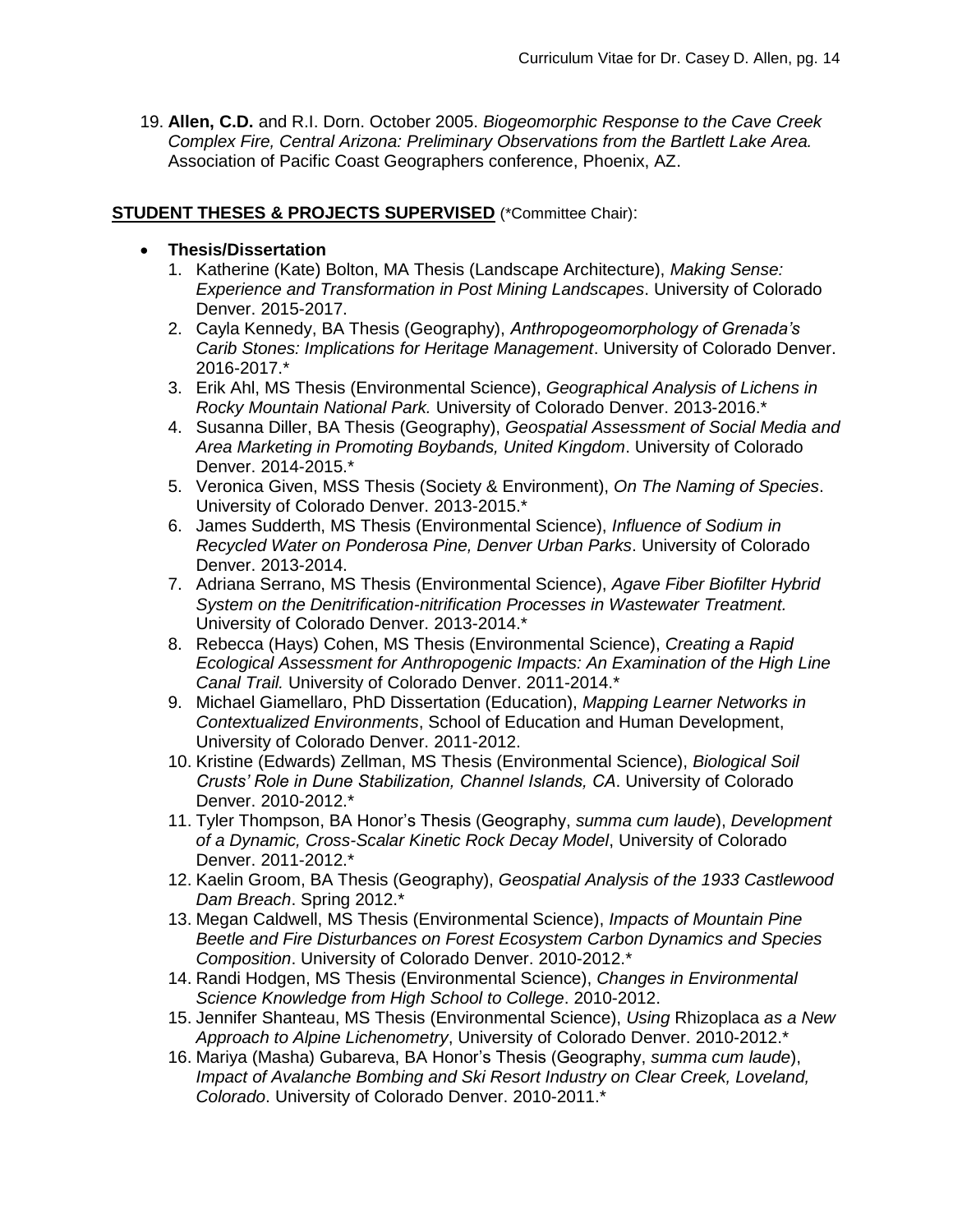- 17. Robin Lockwood, MS Thesis (Environmental Science), *Developing a Rural Drinking Water Quality Index*. University of Colorado Denver. 2009-2011.\*
- 18. Meghan Stettler, MA Thesis, (Specialized Journalism), *Suspension of [this] Belief*. Annenberg School for Communication and Journalism, University of Southern California. 2009-2010.
- 19. Amber D. Tripodi, MS Thesis (Environmental Science), *The Photosynthetic Response of a High-Altitude Spruce Forest to Nitrogen Amendments with Implications for Carbon Sequestration*, University of Colorado Denver. 2009.
- 20. Nicholas Gilewitch, Undergraduate Honors Thesis (3rd Reader), *Distinguishing Sensitive Desert Pavement Surfaces from Insensitive Geomorphic Stone Pavements: a Preliminary Study Using Arizona Surfaces and Satellite Imagery*. School of Geographical Sciences, Arizona State University. Spring 2008.
- **Independent/Case Study Projects** (\*undergraduate student, \*\*graduate student):
	- 1. Sherrel Charles\*, "Effect of Sea Level Rise on Cemeteries in Barbados", Fall 2021.
	- 2. Nikita Kunar\*, "Potential Geomorphic Hazards Associated with St. Joseph Parish Church, Barbados", Fall 2021.
	- 3. Jyade Fritz\*, "Analysis of Landscape Transformation in Christ Church Parish, Barbados via Historic Repeat Photography", Sp 2021.
	- 4. Rodrick Schubert\*\*, "Scalar Analysis of Roman Control in the Nile Basin", Fall 2016.
	- 5. Kade Beem\*, "Multi-marketing International Study Abroad Programs", Sum 2015.
	- 6. Wafaa Shalaby\*\*, "Analysis of Worldwide Oceanic Oil Spills", Sum 2015.
	- 7. Justin Cameron\*, "Saipan Historic Change: a visual analysis", Sp 2015.
	- 8. Jonathan Edwards\*, "Interpretive Photography of Morocco", Sp 2015.
	- 9. Daliyah Kaabi\*\*, "Surface Mining Impacts on Biodiversity", Sp 2015.
	- 10. Christina Power\*, "Physical Geography Curriculum Enhancement", Sp 2015.
	- 11. Tirzha Zabarauskas\*, "Visual Analysis of Climate Change Events", Sp 2015.
	- 12. Dalal Alomair\* "Environmental Effects of African Water Quality", Fall 2014.
	- 13. Veronica Given\*\*, "Evolutionary and Environmental Relationships", Fall 2014.
	- 14. Matt Pierce\*, "Denver's Changing Transportation Landscape", Fall 2014.
	- 15. Tim Wick\*, "Channel Morphology of Post-flood Environments", Sum 2014.
	- 16. Maha Alsubhi\*\*, "Environmental Chemistry and Climate Change", Sp 2014.
	- 17. Veronica Given\*\*, "Explorations of Microbial Taxonomies", Sp 2014.
	- 18. Nada Maltani\*\*, "Fracking and Environmental Chemistry", Sp 2014.
	- 19. Tim Wick\*, "Climate Variability in Mountain Water Resources", Sp 2014.
	- 20. Barbara (Jeanette) Hall\*, "Geomorphology of the UK", Fall 2013.
	- 21. Lauren Klein\*\*, "Marketing Materials for Study Abroad Programs", Sum 2013.
	- 22. Lauren Klein\*\*, "Conservation of Leatherback Turtles in Grenada, W.I.", Sp 2013.
	- 23. Kipp Koren\*\*, "Ecological Disconnect: Ecology vs. Economy", Sp 2013.
	- 24. Georgina McKee\*\*, "Hydro-fracking Practices in Eastern Colorado", Sp 2013.
	- 25. Muna Zabarmawi\*\*, "Ecological Impacts of Genetically-Engineered Algae", Sp 2013.
	- 26. Kipp Koren\*\*, "Alpine Meadow Responses to Atmospheric Increase  $CO<sub>2</sub>$ ", Fall 2012.
	- 27. Bianca Stelly\*, "Real Estate Assessment of Urban Denver's Population", F 2012.
	- 28. Nathan Knowles\*, "Boulder Sustainability Assessment", Sp 2012.
	- 29. Tyler Thompson\*, "Developing a Kinetic Rock Decay Model for Colorado", Sp 2012.
	- 30. Kristi Zellman\*\*, "Spatial Analysis of Dune Stabilization", Sp 2012.
	- 31. Megan Caldwell\*\*, "Impacts of Disturbances on Subalpine Forests", Fall 2011.
	- 32. Kaelin Groom\*, "Fluvial Processes of Castlewood Canyon Dam Breach", Fall 2011.
	- 33. Ksienya Pugacheva\*\*, Nitrogen Availability in Subalpine Soils and their Influence on Climate Change-Induced Processes on Vegetation Communities, Fall 2011.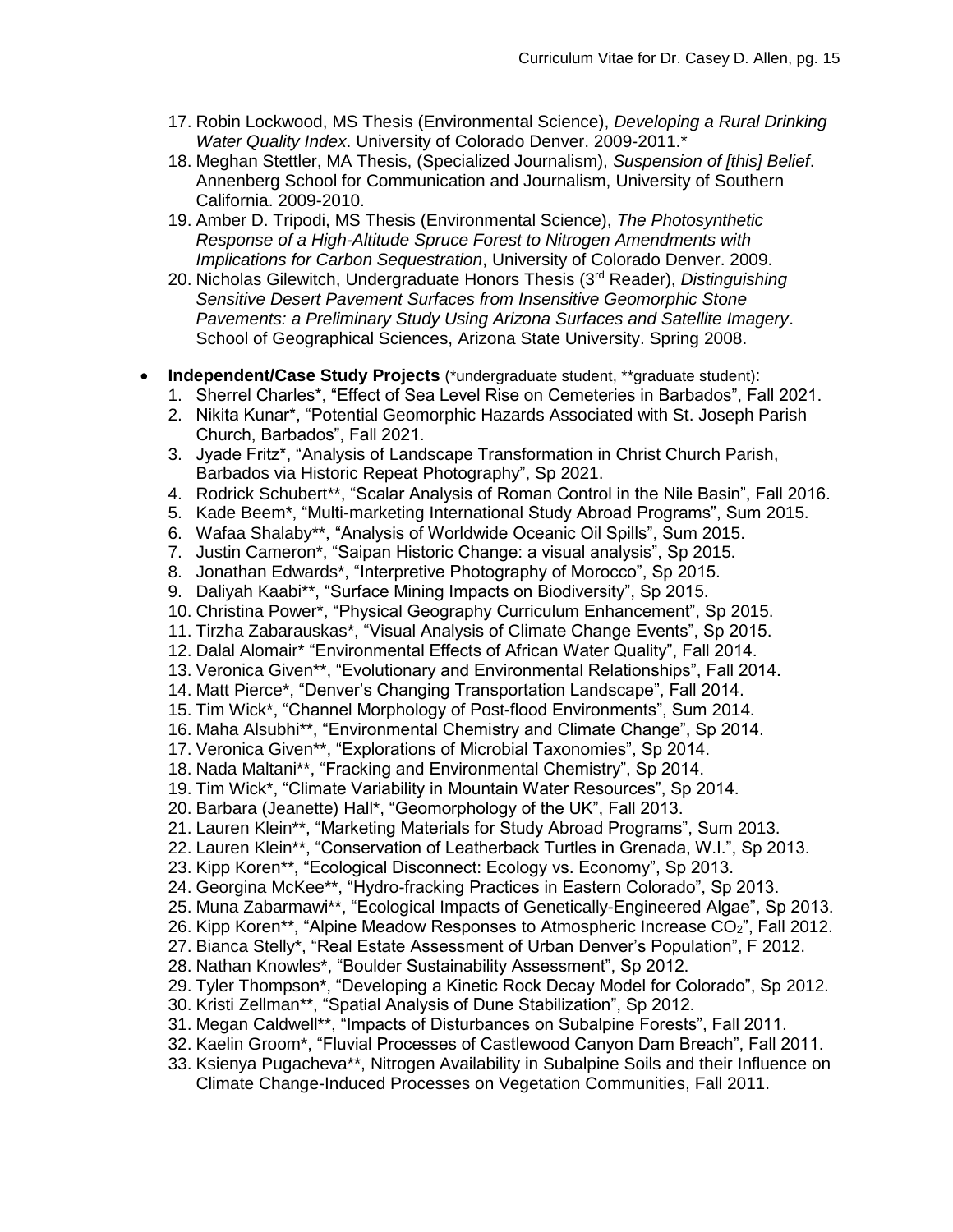- 34. Jennifer Shanteau\*\*, "Enhancing Lichenometric Dating Techniques" (using alluvial fan boulders in Rocky Mountain National Park), Fall 2011.
- 35. Chad Stoesz\*\*, "Developing a Comprehensive Curriculum for Field Study Programs in New Zealand", Fall 2011.
- 36. Tyler Thompson\*, "Adapting RASI to Worked Stone", Fall 2011.
- 37. Kristi Zellman\*\*, "Creation of a Rapid Ecological Assessment for Monitoring Biological Soil Crust Development", Fall 2011.
- 38. Adam Boehlke\*\*, "Selenium Partitioning in the Environment", Sp 2011.
- 39. Kaelin Groom\*, "Tattoos as Representations of Physical Geography", Sp 2011.
- 40. Megan Caldwell\*\*, "Chemistry of Subalpine Forest Soils", Sp 2011.
- 41. Mariya (Masha) Gubareva\*, "Water Quality of Clear Creek, Colorado", Fall 2010.
- 42. Austen Cutrell\*, "ArcPad as a Viable Interdisciplinary Field Tool", Fall 2010.
- 43. Ashley Warner\* "A Geologic Analysis of Paleoenvironments Near Mt. Sherman, Colorado", Fall 2010.
- 44. Tyler Rowse\*, "Alternative Energy in Colorado: Past, Present, and Future", Sp 2010.
- 45. Adam Boehlke\*\*, "Soluble Salt Experimentation" (creation of a sediment column to monitor and track salts moving through soil profiles), Sp 2010.
- 46. Evan Williams\*, "Geomorphology of Green Mountain, Colorado", Sp 2010.
- 47. Eric Wortman\*\*, "Nitrogen Deposition and Photosynthetic Efficiency in Forest Ecosystems", Fall 2009.
- 48. Curtis Hartenstine\*\*, "Aquatic Resource Consumptive and Non-Consumptive Use Policy in the US and Abroad", Sum 2009.
- 49. Kathryn (Isham) Yoder\*, "Consequences of Weathering on Lyons Sandstone Buildings", University of Colorado Denver, Sp 2009.
- 50. Jeremy Isham\*, "Natural Castle Rock Rhyolite Stone Decay versus Worked Castle Rock Rhyolite Stone Decay", University of Colorado Denver, Sp 2009.
- 51. Meagan Nelson\*, "Weathering Described by the Rock Art Stability Index in Manitou Sandstone used in Worked Stone Buildings and in its Original Deposition Environment", University of Colorado Denver, Fall 2008.

## **Undergraduate Research Projects**:

- 1. Cayla Kennedy, Senior Thesis, *Geologic Stability of the Carib Stones, Grenada, West Indies*. *Undergraduate Research Opportunities Program* **grant award winner** for summer fieldwork in the Caribbean, \$1200 (maximum award possible). Faculty Sponsor, 2015-16. University of Colorado Denver.
- 2. Susanna Diller, Senior Thesis, *The Relationship of Social Media and Area Marketing in Promoting Boybands*. *Undergraduate Research Opportunities Program* **grant award winner** for summer fieldwork in the UK, \$1200 (maximum award). Faculty Sponsor, 2014. University of Colorado Denver.
- 3. Kaelin Groom, Senior Thesis, *Paleoflood Reconstruction of the Castlewood Canyon Dam Breach*. University of Colorado Denver. 2011.
- 4. Mariya (Masha) Gubareva, Capstone project for Sustainability minor, *Effects of Avalanche Zones on Water Quality in Clear Creek, Colorado*. University of Colorado Denver. Summer and Fall 2010 & Spring 2011.
- 5. Kaelin Groom, Felix Zamora, Rachel Poole, and Travis Toms, *Squatting on Cactus and Rootbeer Floats: Benefits of Fieldwork in Undergraduate Education*. University of Colorado Denver. Paper Presentation for Great Plains-Rocky Mountain meeting of the Association of American Geographers in Lawrence, KS, Oct 2010.
- 6. Austen Cutrell, *Cross-disciplinary Mobile Geospatial Technologies in a Field Setting*. University of Colorado Denver. Poster presentation, Great Plains-Rocky Mountain meeting of the Association of American Geographers in Lawrence, KS, Oct 2010.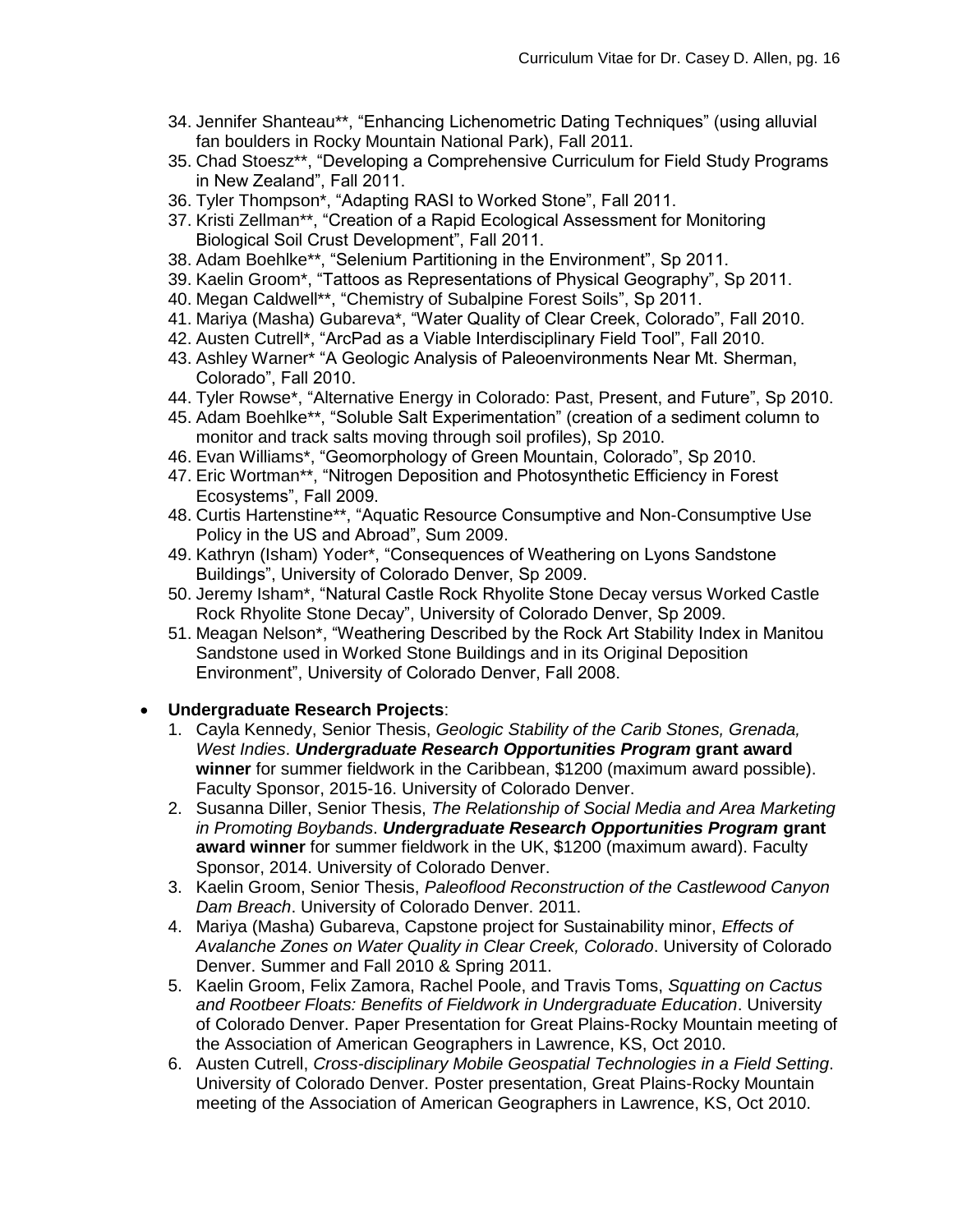- 7. Mariya (Masha) Gubareva, *The Impact of Snowmelt and Avalanche Bombing on Water Quality at Loveland Ski Area*. University of Colorado Denver. Poster presentation for Great Plains-Rocky Mountain meeting of the Association of American Geographers in Lawrence, KS, Oct 2010.
- 8. Jeremy Isham, GIS Certificate project, *Mapping Historical and Physical Tourist Features of Grenada, West Indies*. University of Colorado Denver. Fall 2009.
- 9. Kathryn Isham, GIS Certificate project, *An Interactive Map of Grenada, West Indies*. University of Colorado Denver. Fall 2009.
- 10. Group Research Projects (Supervisor), *Field Study* course to Grenada, West Indies. University of Colorado Denver. Summer 2009:
	- o S. Insinna, A. Warner, S. Watson, and D. Fischer, Co-PIs, *Undergraduate Research Opportunities Program* **grant award winner** for *Alternative Energy Feasibility in the Caribbean* (\$3600, maximum team award)
	- o *Ground-truthing Multi-use Trails and Cultural Features using GPS, Grenada, West Indies*, J. Isham, O. Link, M. Totaro-Bloom, J. Lubenow
	- o *Water Quality and Processes on Grenada, West Indies*, S. Pargee, K. Crites, E. Wortman, K. Isham
- 11. Group Research Projects, St. George's University, Grenada, West Indies. 2003-04:
	- o *People's Perception of Plastic Surgery*
	- o *Globalization and Genital Mutilation*
	- o *Teen Pregnancy in the West Indies*
	- o *The Effect of Electromagnetic Radiation of Cellular Phones on Human Health*
	- o *Does Smoking Increase During Exam Time? A Case Study of SGU Students*
	- o *Bush Medicine as an Alternative Treatment*
	- o *Alcohol Consumption and Study Time of Pre-Med Students at SGU*
	- o *The Relationship Between Memory and Mood*
	- o *Academic Dishonesty and Time Management*
	- o *Prevention, Treatment, and Advancement of Cancer Rates in Grenada*

### **SERVICE, DEPARTMENT and UNIVERSITY** (1993-present):

- While at **The University of the West Indies** (2018-present)
	- **Chair**: Student Experience Committee (Department of Biological & Chemical Sciences, 2018-present)
	- Member: Standards of Practice Committee (Department of Biological & Chemical Sciences, 2018-present)
	- Environmental Science Major Representative: Teaching and Learning Committee (Faculty of Science and Technology, 2020-present)
	- Member: Advisory Committee on Student Services (Faculty of Science & Technology, 2021-present)
	- Member: Academic Board Sub-Committee for Co-Curricular Credits (Faculty of Science & Technology, 2021-present)
	- Tutor for CXC Geography preparation (invited by UWI CXC volunteer, June 2021)
	- Biological and Chemical Science Representative: Faculty of Science and Technology Innovation (FINO) Award (March-April 2021)
- While at **University of Colorado Denver** (2008-17)
	- **Chair** of fourteen student theses (8 Master's, 2 Undergrad Honors, 4 Senior Theses)  $\circ$  Committee member on six additional Master's theses & one PhD dissertation
	- Supervise/Direct **80+ independent study & research projects** (undergrad & grad)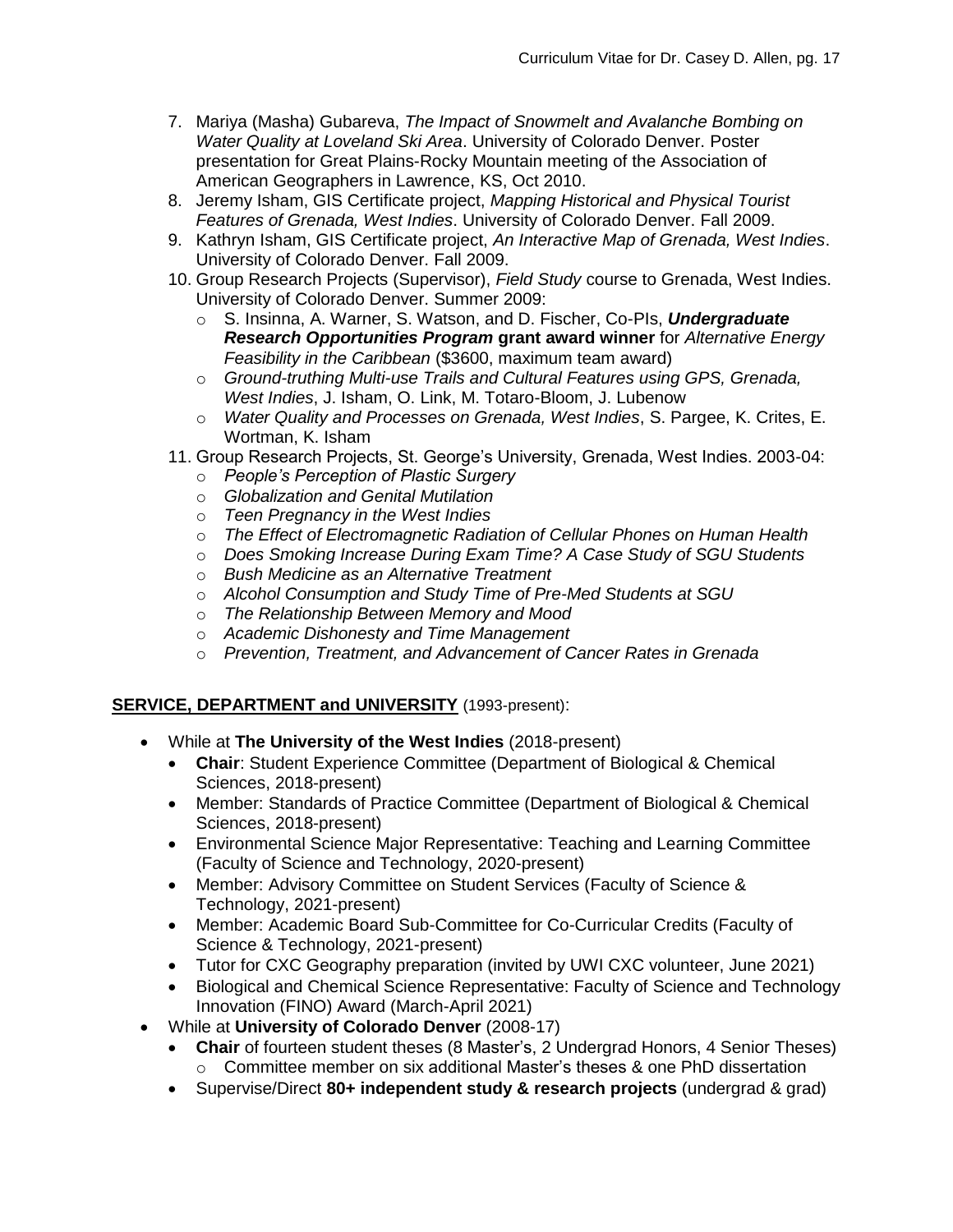- Member: Dean's Advisory Committee (promotion & tenure, College of Liberal Arts and Sciences, 2015-17)
- Member: Faculty Assembly Academic Personnel Committee (University, 2016-17)
- **Chair**: Colloquium Committee, Geography & Environmental Sciences (2016-17)
- Member: Online Working Group, College of Liberal Arts and Science (2014-17)
- Member: Sustainability Group, College of Liberal Arts and Sciences (2009-17)
- Member: Math & Science Learning and Education group (University, 2009-17)
- **Advisor** for Master of Social Science: *Society & Environment* and *International Studies* tracks (2010-17)
- **Coordinator/Director** for **Undergraduate Programs and Advising**, Department of Geography and Environmental Sciences, University of Colorado Denver (2012-15)
	- o **Responsible for more than 200 students' total advising, graduation signoffs/degree audits, honors certifications, career/grad school preparation seminars & workshops, and curriculum refinement/assessment**
- **Advisor** for *Earth Science* & *Environmental Science* options, CU Denver (2008-13)
- **Advisor** for Master of Science in Environmental Science *Ecosystems* option and graduate certificate, CU Denver (2008-13)
- While at **Arizona State University** (2004-08)
	- Graduate Student Representative, Dept. of Geography, ASU (2005-06, peer-elected)
	- Secretary, Committee to form North American Center for Transborder Studies, Arizona State University's Institute for Social Science Research (2004-06)
- While at **St. George's University** (2003-04)
	- **Chair**, *Curriculum Committee*, Pre-Medical Program, SGU (2003-04)
	- Member, School of Medicine *Academic Progress Committee*, SGU (2003-04)
	- Member, School of Arts & Sciences *General Education Curriculum Committee*, SGU (2003-2004)
	- Member, School of Arts & Sciences *Academic Progress Committee*, SGU (2003-04)
- While at **Weber State University** and **Southern Utah University** (1993-03)
	- **Co-Chair**, *Assessment*, Academic Advisement Center & One-Stop-Shop, WSU (1999-03)
	- **Chair**, Mud Volleyball Tournament, Student Activities, WSU (1999-03)
	- Member, *Enrollment Task Force Committee*, WSU (1999-03)
	- Voting member, Administrative Systems Users Group (university-wide software and hardware implementation), WSU (1999-03)
	- **Chair**, Hospitality and Escorts, Crystal Crest Awards, WSU (1999-03)
	- **Executive Secretary**, Committee for Grand Staircase-Escalante National Monument initiative, Southern Utah University (1997-98)
	- President, Weber State University Geography Club, 1993-96 (peer-elected position)
	- Senator, Weber State University Concert Choir, 1993-95 (peer-elected position)

### **SERVICE, PROFESSIONAL ORGANIZATIONS/COMMUNITY** (2005-present):

- **Editor** (sole), *The Geographical Bulletin*, peer-reviewed publication of Gamma Theta Upsilon, the International Geographical Honor Society (2017-present)
- **Moderator**, World Geography Bowl AAG (2015-18)
- Question Writer, World Geography Bowl, AAG (2013-18)
- **Leadership Councilor**, Colorado Geographical Alliance, elected (State-wide, 2010-15)
- Scorekeeper (2015) and Judge (2012) for State of Colorado Geography Bee competition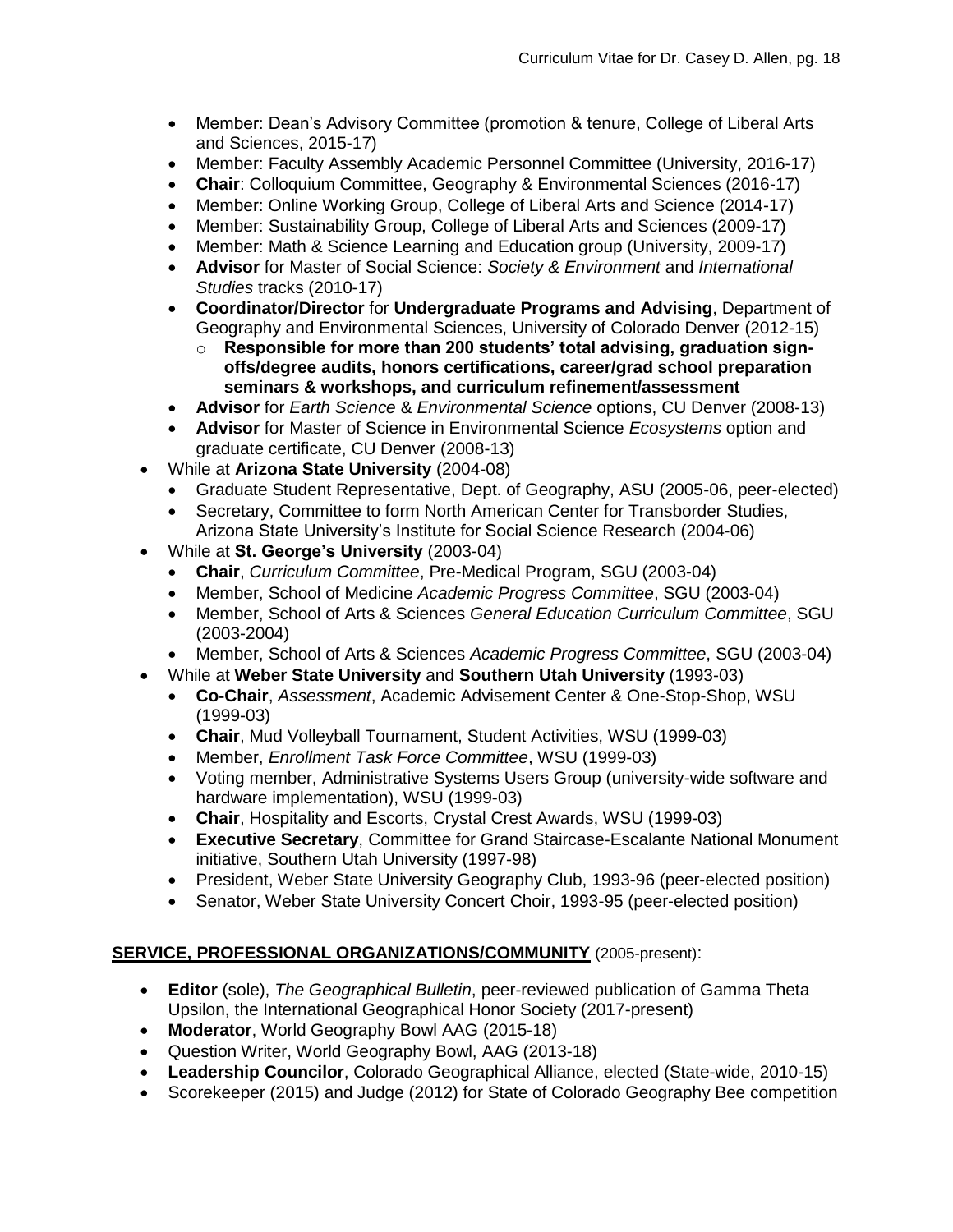- **GeoBowl Coordinator** for Great Plains-Rocky Mountain division of Association of American Geographers – *first place* wins in 2011 and 2012 (2010-13)
- **Invited** Member, Strategic Planning Committee, Colorado Geographic Alliance (2010-12)
- External Evaluator for Master of Advanced Study in Geographic Education program at Arizona State University (2008-2010)
- **Invited Reviewer** for multiple articles and grants in wide-ranging journals:
	- o *Arid Lands and Research Management* (Taylor & Francis)
	- o *Canadian Geographer* (Wiley)
	- o *Earth Surface Processes and Landforms* (Wiley)
	- o *Elements* (Mineralogical Society of America)
	- o *Environmental Management* (Springer)
	- o *Environmental Monitoring and Assessment* (Springer)
	- o Fulbright Commission (US, Jordan)
	- o *Geocarto International* (Taylor & Francis)
	- o *Geomorphologie: Relief, Processus, Environnment*
	- o *Geosciences* (MDPI)
	- o *Heritage* (MDPI)
	- o *Journal of Archaeological Science: Reports* (Elsevier)
	- o *Journal of Geography* (Taylor & Francis)
	- o *Journal of Geography in Higher Education* (Taylor & Francis)
	- o *Millennial Journal of International Studies* (Sage)
	- o National Science Foundation (US)
	- o *Physical Geography* (Taylor & Francis)
	- o *Science of the Total Environment* (Elsevier)
	- o *Sustainability* (MDPI)
	- o *The Geographical Bulletin* (publication of Gamma Theta Upsilon)
	- o *Zeitschrift für Geomorphologie*
- Graduate Assistant, Arizona Geographic Alliance (2004-08)
- Judge, *AzJSHS* (Arizona Junior Science and Humanities Symposium, 2008)
- Judge (Botany), Central Arizona Regional Science and Engineering Fair (2005)

#### **PROFESSIONAL ASSOCIATIONS** (Member, unless otherwise noted):

- **Lifetime member**, American Association of Geographers, 2005 to present
- **Lifetime member**, National Council for Geographic Education, 2008 to present
- **Lifetime member**, Gamma Theta Upsilon, International Geographical Honor Society
- **Fellow**, American Geographical Society, 2005 to present
- American Association for the Advancement of Science, 2018-present
- Council for Undergraduate Research
- Geographic Alliances (Colorado 2008-2017), (Arizona 2004-2010), (Utah 1994-2003)
- National Academic Advising Association (NACADA), 1999 to 2004; 2008 to 2018
- National Science Teachers Association, 2008 to 2015
- Association of Pacific Coast Geographers, 2005 to 2008
- Utah Advising and Orientation Association (UAOA), 1999 to 2003